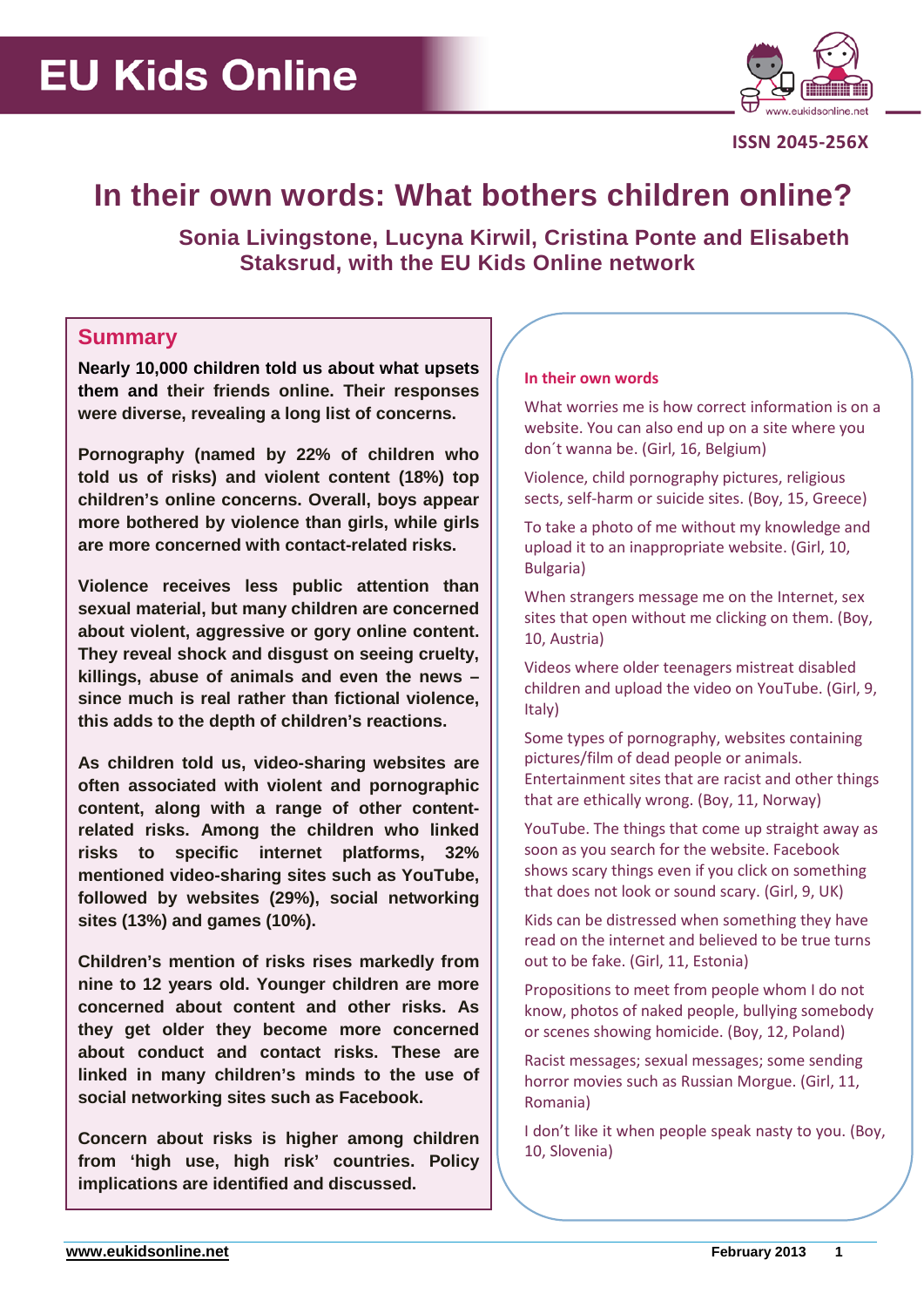

## **Aims of this report**

The EU Kids Online survey found that 55% of 9- 16 year olds think that there are things online that bother children their age. Also, 12% of children (and 8% of their parents) say they have been bothered or upset by something online in the past year.[1](#page-18-0) **What might they have had in mind?**

Adult society (parents, teachers, policy makers and the media) has shaped the policy agenda for understanding online risk and managing internet safety. Apart from early pan-European qualitative research which asked children to discuss online risk in their own words. $2$  most research has sought standardised descriptions of risk as measured in survey questionnaires; and most has asked children about risks that worry adults rather than discovering what concerns children themselves.[3](#page-18-2)

Although children are sometimes consulted in policy processes, there are few attempts to explore their perceptions in a systematic or comparative way. Having reported findings based on standardised questions in the 2010 EU Kids Online survey, $4$  we now present answers in children's own words to the open-ended question included in the survey.<sup>[5](#page-18-4)</sup> We aim to discover:

- **What do children think are the worrying risks** online, and how do they describe them?
- Are they concerned about risks that have been neglected from the policy agenda?
- Do their concerns vary by age, gender, culture or experience?

## **In their own words**

In an open-ended part of the survey, we asked children, *"What things on the internet would bother people about your age?"[6](#page-18-5)*

To maintain confidentiality, each child wrote his or her answer on a piece of paper and put it in a selfsealed envelope so neither interviewer nor parent (if present) could see how the child answered.

Also important, the open-ended question was asked *before any questions were asked about risk.* Thus children gave their unprompted views. [7](#page-19-0)

- **9,636 children (38%) of the 25,142 children surveyed identified one or more online risks that they think bothers people their age on the internet.**
- Response rates varied considerably by country, and this should be kept in mind when interpreting the report's finding (see Annex for methodological details).

## **Pornographic and violent content tops children's online concerns**

Of the 9,636 9-16 year olds who identified risks, 54% identified one risk, 31% identified two risks, and 15% identified three or more risks. This report focuses on findings for the main or first-mentioned risk, to reflect children's prioritisation. $8$  Figure 1 shows these risks coded by type.

- **Content risks dominate children's concerns: 58% identified pornographic, violent or other content risks first.**
- **Conduct- or contact-related risks, along with other risks (e.g. viruses), were mentioned first by 42% of children.**



**Figure 1: What risks did children tell us about?** 

Base: N=9,636 children who identified one or more risks online.

Note: First mentioned risks are only included here. Risks are grouped as shown in the Annex. Additionally, the category of pornography includes children's comments coded as 'pornography' and 'violent pornography;' the category of violence includes children's comments coded as 'aggressive/ violent content' and 'gory content'.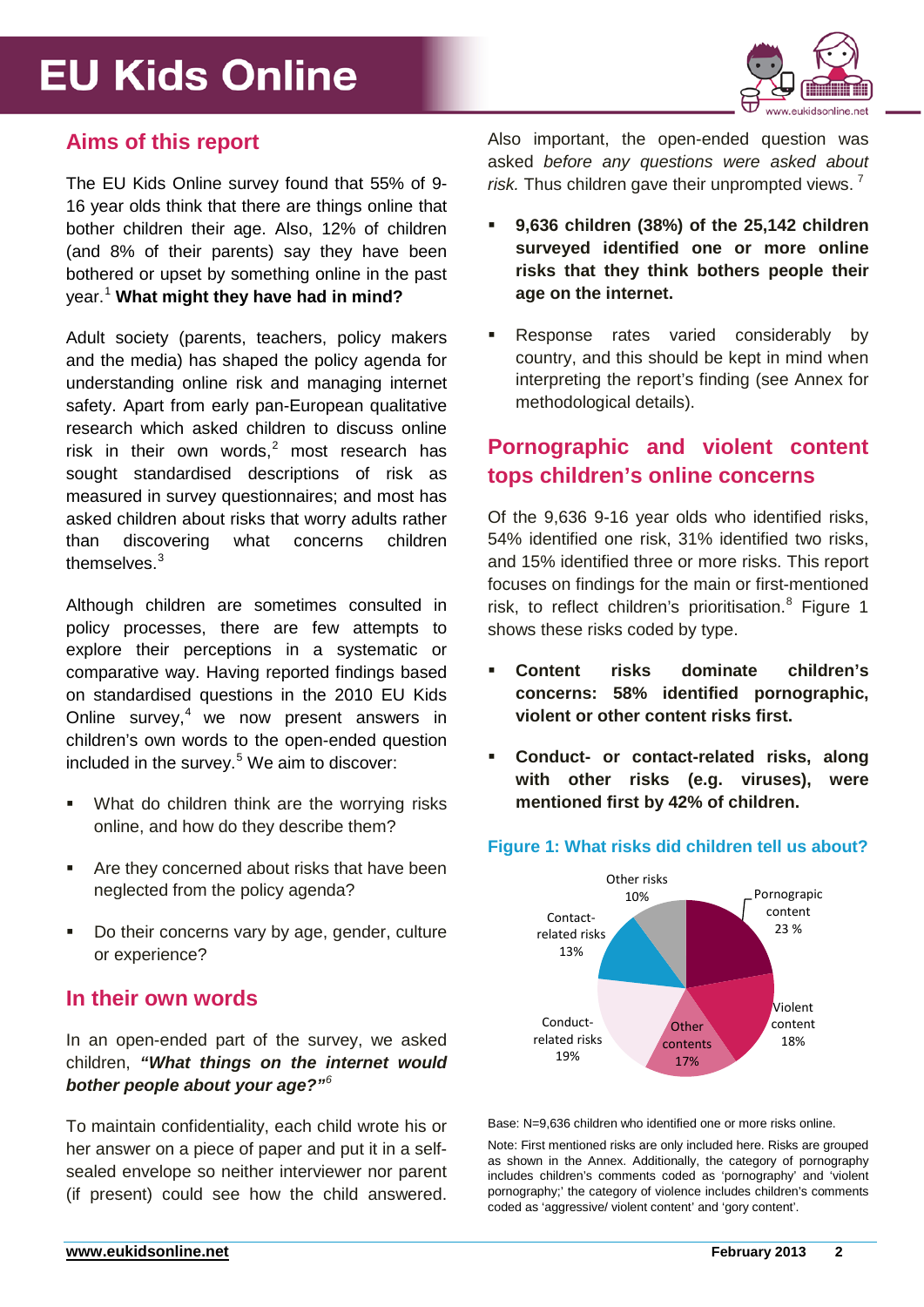

- **Pornographic content tops the ranking of risks named by children in relation to the internet (22% of risks mentioned**  first by children). Taking children's own words seriously suggests that policy attention to the availability of online pornography is well-founded. It is possible, however, that children are aware of adult concerns and media coverage regarding online pornography and that their responses reflect this climate of anxiety.
- **Violent and aggressive content is the second most common concern identified by children (18% of first mentioned risks).** Although traditionally flagged as a concern in relation to television and film and, more recently, video games, less policy attention is paid to violent and aggressive content on the internet.
- **Many children are concerned about** violent or aggressive or gory online content. Their quotes emphasise shock or upset on seeing cruelty, killings, abuse of animals and even the news. The fact that much of the content depicts real rather than fictional violence or aggression seems to add to the depth of children's reactions.
- Overall, children's rank order of concerns puts content first (58% of all firstmentioned risks in Figure 1), followed by 19% conduct-related risks, 13% contactrelated risks and 10% other kinds of risks. This rank ordering reverses that of many parents (who would put contact-related risks at the top of their concerns).
- That conduct-related risks come second in children's ranking of concerns is doubtless because of cyberbullying and sexting linked to the widespread use of personal and networked devices.

### **Porn**

One time I was looking for a game and rude pictures came on the computer, people without clothes on. (Girl, 9, Ireland)

See people having sex or naked people. (Boy, 10, Portugal)

I think it is not appropriate for children of my age to see images of naked women, as in online advertisements that pop up when I am not looking for it, such as on the website where I check my email. (Girl, 15, Italy)

Sex and ladies in their underwear (string). (Girl, 10, Norway).

Ugly pictures, ugly videos that suggest sex really bother me. (Boy, 11, Slovenia)

When I surf on a website, there are often pictures of naked women and men on the sites. (Girl, 10, France)

When I was ten years old, I played a game on the internet. Suddenly a naked woman appeared. I was very shocked and never wanted to play the game again. Months and years passed and I didn't play a single game, even if I wanted it, because I was afraid to see something like that again. But now it doesn't bother me anymore. (Girl, 12, Austria)

Pictures that appear on the side of Facebook that exhibit naked females. Conversations that regularly open up on Facebook or MSN. There should be specific sites for these people and not opened to everybody. (Girl, 12, France)

### **Violence**

Those things that show other people's suffering or torment as a funny thing. (Boy, 14, Hungary)

Showing images of physical violence, torture and suicide images. (Girl, 12, Slovenia)

Everything about violence that can be seen on websites is not good for teenagers of my age. By that I mean violence against women and children and perverted humiliations and cruelty against people in general. (Girl, 14, Germany)

I logged onto a game website and clicked onto action games and see Alien vs Predator trailer. It was very blood and gory and it disturbed me. (Boy, 10, UK)

Smack Down games upset me, people fight too much. (Boy, 11, Turkey)

Animal cruelty, adults hitting kids. (Girl, 9, Denmark)

Some shocking news like terrorist attacks. (Boy, 12, Finland)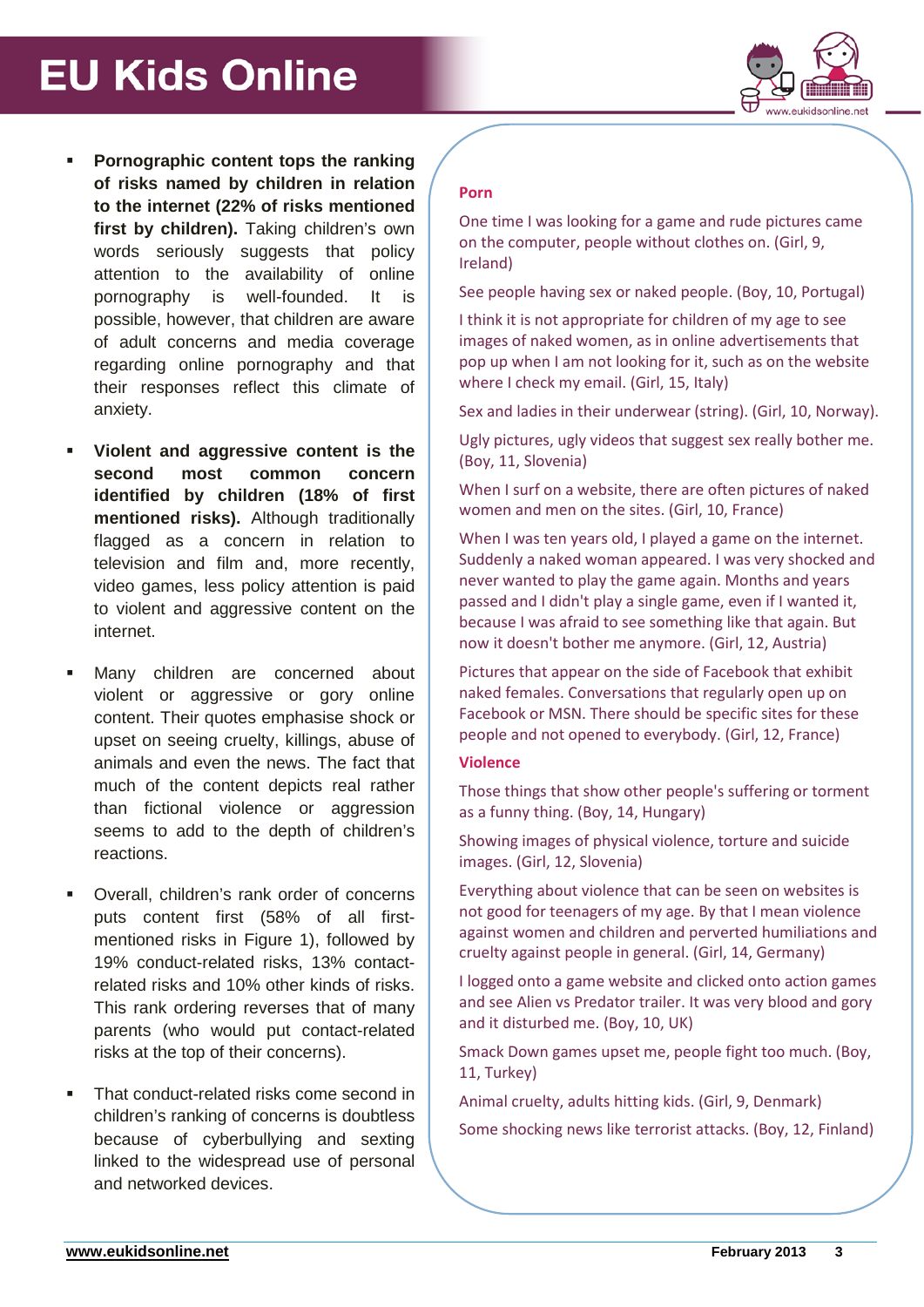

## **Children identify diverse risks**

The most often named risks are pornography and violent content: together these comprise 40% of the risks first mentioned by children. **But well over half of children's concerns focus on other risks and it is notable that children took this chance to describe them.**

To recognise even rarely mentioned risks, Figure 2 includes all risks mentioned by children (whether listed first, second or third).

- Some risks of concern to adults were very rarely mentioned by children. Less than 1% mention some of the risks much in the headlines (e.g. self-harm content or the danger of sharing personal information), though a few are concerned about reputational damage or other violations of privacy.
- Also, few mention commercial content, spending too much time online, other people accessing personal data or gambling.
- 'Stranger danger' is usually mentioned only vaguely (as forms of inappropriate contact), despite the anxiety over this in the media.
- Yet since many of their concerns do echo those publicised in the mass media, it may be that the very effort to raise awareness of online risks can worry children.

In all, it would seem that the very diversity of online risks makes it difficult for them and their parents to deal with. These include situations of social pressure, uncertain norms or even legality, lost trust or invaded privacy.

### **Many online risks worry children**

If one of my friends finds out he has lost a friend on Facebook. (Boy, 10, Denmark)

The majority of children my age would be bothered if someone would access their personal information or would edit their words to damage their reputation and their group of friends. (Boy, 13, Romania)

The things that bother people about my age are the influence of bad websites such as how to diet or lose weight so you could be known as the pretty one; like vomiting things. (Girl, 15, Ireland)

Pop up with things where you have to buy something. Or people who want to cheat on you. (Boy, 10, Denmark)

Discrimination (as for clothing, look or personality). Anonymity (when getting anonymous messages one may read anonymous messages on forums). And perhaps the knowledge of the internetization of the world (everything is on the internet). (Girl, 16, Estonia)

A child can easily buy things behind his/her parents' back that they did not permit to buy. (Girl, 14, Poland)

When someone sends me a message like "I will kill you" or "I will steal all your money". (Boy, 12, Austria)

I'm worried about websites for poker, where you can get addicted. (Girl, 16, Belgium)

Viruses, they scare me the most. (Boy, 13, Czech Republic)

I unknowingly already made a contract on the internet and my mum had to pay almost 100€. And once there came a letter and mum had to go to a lawyer because she could not handle that by herself. (Boy, 12, Germany)

I think there are sites dealing with drugs or sexuality, and about bombs, like for example how to make a Molotov cocktail. (Boy, 16, Hungary)

The unwanted political advertisement. (Boy, 16, Czech Republic)

Negative statements about my country and introducing Muslims and Turkey in a wrong way bother me. (Boy, 15, Turkey)

One can use things on a social network against you, for example when you look for a job. (Girl, 16, Austria)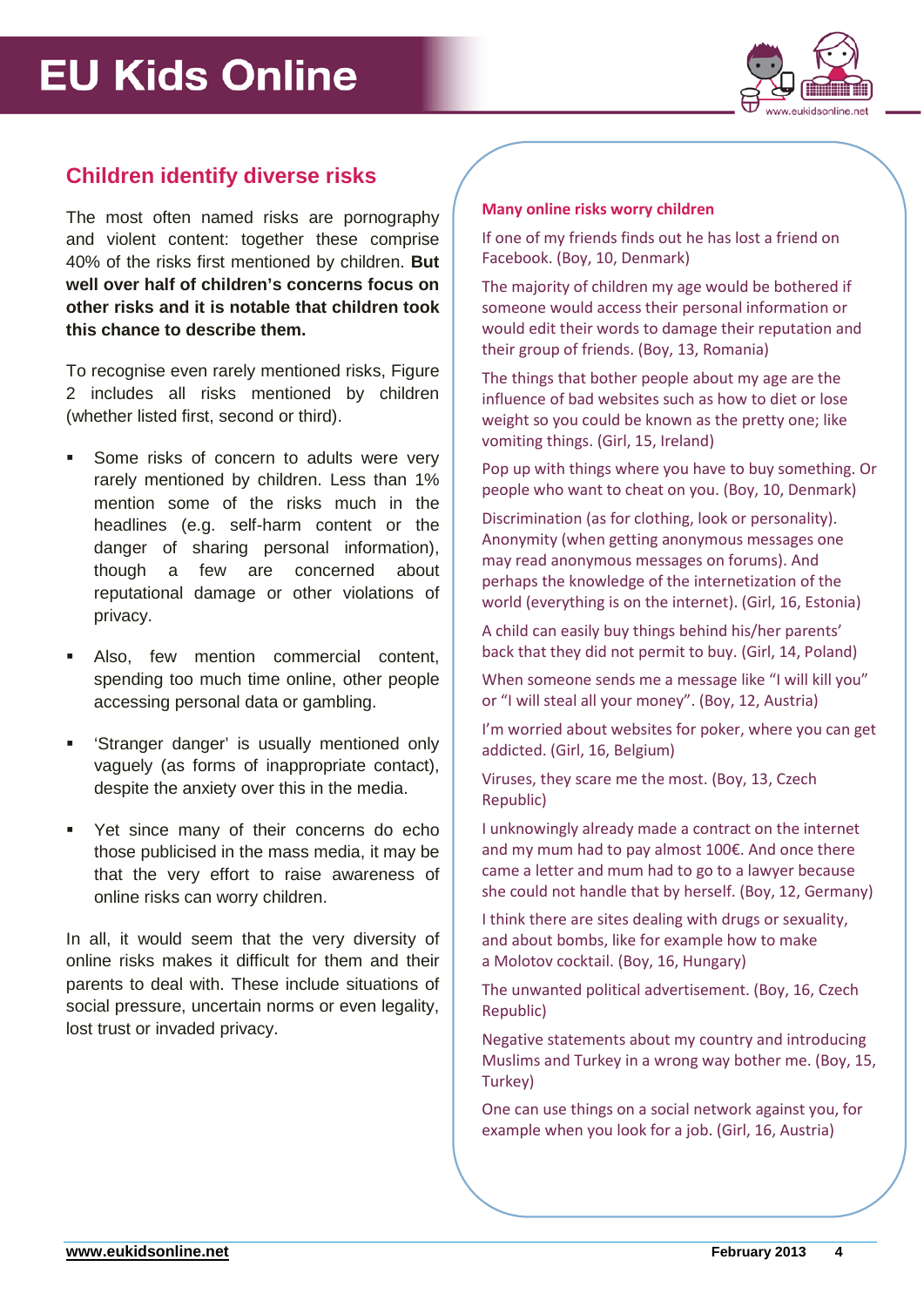

### **Figure 2: What were all the online risks children mentioned? (% of all risks)**

|                       | Pornographic or sexual content                            |                    | 19.6 |
|-----------------------|-----------------------------------------------------------|--------------------|------|
| Content-related risks | Violent/aggressive content                                |                    | 15.3 |
|                       | Unwanted content                                          | 7.5                |      |
|                       | Scary content                                             | 3.4                |      |
|                       | Gory content                                              | 2.2                |      |
|                       | Content about drugs                                       | 1.9                |      |
|                       | Commercial content                                        | 1.6                |      |
|                       | Content about self-harm or suicide or anorexia/bulimia    | 1.5                |      |
|                       | Violent pornography                                       | ■ 0.9              |      |
|                       | Racist content                                            | $\blacksquare$ 0.8 |      |
|                       | Hateful content                                           | 0.4                |      |
|                       | Content harmful to self-esteem                            | 0.3                |      |
| Contact-related risks | The possibility of inappropriate contact in general       | 5.6                |      |
|                       | The possiblity of inappropriate sexual contact in general | 3.2                |      |
|                       | People pretending to be someone else                      | 1.8                |      |
|                       | Actual or attempted inappropriate contact - general       | $\blacksquare$ 0.9 |      |
|                       | Face-to-face meetings following online contact            | $\blacksquare$ 0.5 |      |
|                       | Actual or attempted inappropriate contact - sexual        | $\blacksquare$ 0.5 |      |
|                       | Other people accessing your data/being tracked/cookies    | 0.3                |      |
|                       | Ideological or religious or fundamentalist persuasion     | 0.2                |      |
|                       | Other means of aggressive conduct                         | 5.1                |      |
|                       | Bullying (usually repeated aggression)                    | 4.7                |      |
|                       | Unwelcome conduct in general                              | 3.9                |      |
|                       | Hacking/misuse of personal information/specific privacy   | 2.3                |      |
| Conduct-related risks | People saying bad things/damage to reputation             | 1.8                |      |
|                       | Sharing images or photos                                  | 1.2                |      |
|                       | Sharing personal information                              | $\blacksquare$ 0.7 |      |
|                       | Sexual harassment or unwelcome 'sexting'                  | $\blacksquare$ 0.7 |      |
|                       | Virus                                                     | 2.1                |      |
|                       | Spam                                                      | 2.0                |      |
| Other specified risks | Pop-ups                                                   | 1.5                |      |
|                       | Lack of internet safety in general                        | $\blacksquare$ 0.5 |      |
|                       | Related to search                                         | $\blacksquare$ 0.4 |      |
|                       | Related to hardware/software                              | 0.3                |      |
|                       | Spending too much time online                             | 0.3                |      |
|                       | Gambling                                                  | 0.2                |      |
|                       | Rules on safety                                           | 0.2                |      |
|                       | Health related risks                                      | 0.1                |      |
|                       | Illegal downloading                                       | 0.1                |      |

Base: this figure shows, for each of 40 types of risk coded, the percentage that each represents out of the total of all 15,444 online risks mentioned by children (i.e. it does not show the percentage of children who identified each risk).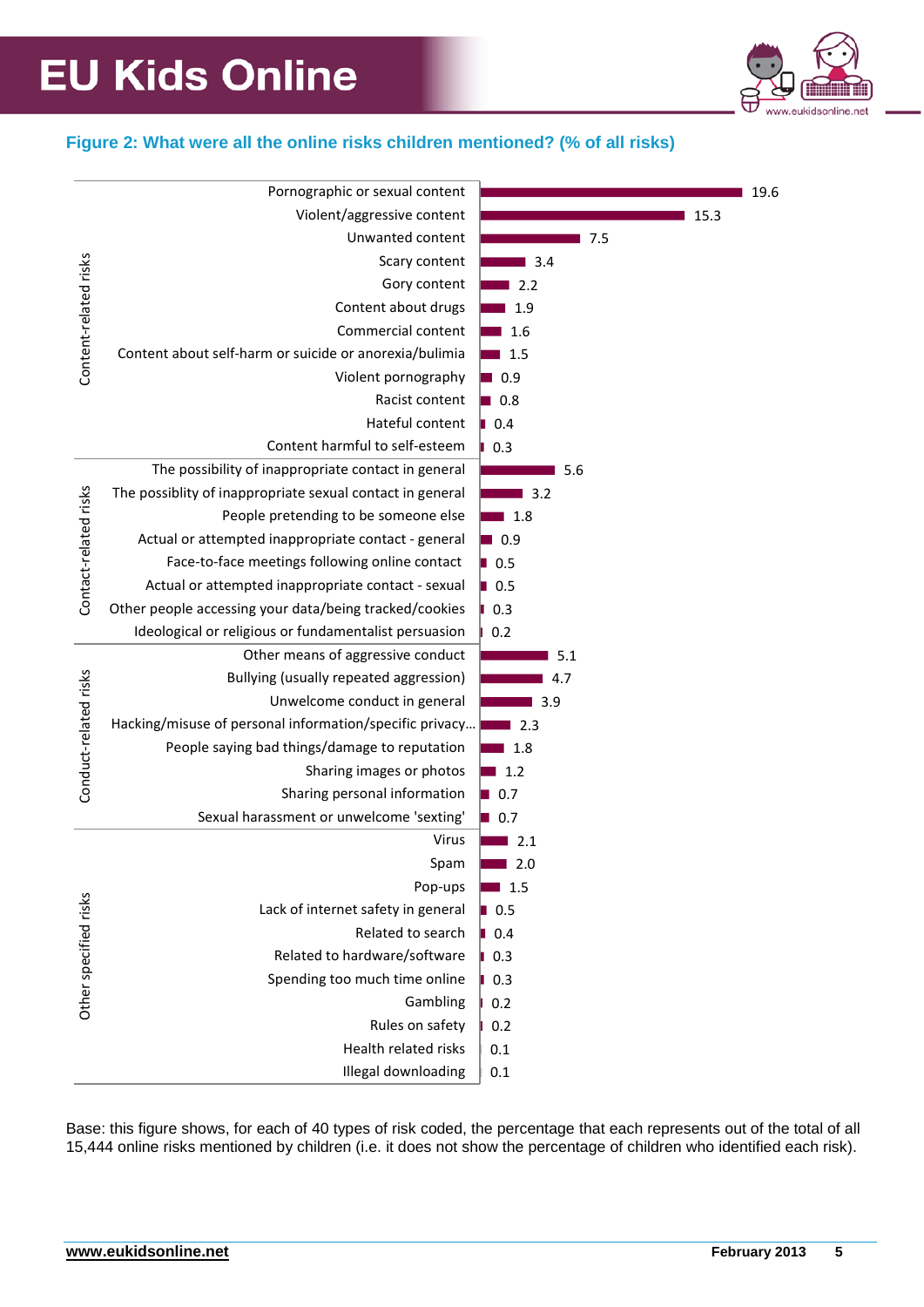

# **Video-sharing sites top the ranking of risky platforms**

- Over half of the children (55% of the 9,904 who answered the open-ended question) spontaneously mentioned a platform or technology when telling us about what bothers children their age on the internet (see Figure 3).
- **Video-sharing sites (such as YouTube, Redtube) were the most commonly mentioned – by 32% of children who mentioned any platform in describing online risks that bother their age group.**
- **Websites came second (29%), followed by social networking sites (13%). Games (10%) came fourth.**

### **Figure 3: Which platforms were linked to risks of concern to children?**



Base: 9-16 year olds who mentioned a platform when describing online risks (N=4,356).

### **Video-sharing sites**

YouTube. Terrible videos. Terrible images. (Boy, 13, UK)

People who have sex on You Tube. Pictures of intestines in the body. (Boy, 9, Denmark)

I saw a video in which a little boy was hanging in a Ferris wheel and men were filming it. I was shocked because the men did not help the boy, instead they stopped the wheel and the boy fell down. I have also seen a video in which men took off animals' furs even though the animals were alive. The animals were suffering pain and ended up dead. In a way I think it is good to have this kind of videos in internet because then you know what happens in the world. (Girl, 15, Finland)

On YouTube, people could type something in and the wrong thing could come up, which is not very nice. Sometimes rude pictures etc. could come up, or sometimes they could be sent to you, and you don't want to see it. (Girl, 14, UK)

These websites on YouTube that show sex or violence, they should not be allowed to upload these materials on the internet, or also videos with young people humiliating peers or bullying them. (Boy, 15, Italy)

Awful videos of real-life car accidents. (Boy, 12, Slovenia)

### **Social networking sites**

Well, mostly social networking because it gives you a link to almost anyone and people can get overly obsessive about that, i.e. checking people's status all the time, judging them over their pictures and hearing gossip or having mean things said to you. That's exactly why cyberbullying is so huge! They could just delete their profile because they're getting treated badly but they just won't because they've put so much effort into it. (Girl, 15, Ireland)

Sometimes the internet contains photos that are put there without the person's consent; I know that also groups against someone can be formed, where everyone who hates the person joins the group. (Boy 15, Belgium)

Well, for example, when I am stupidly accosted by some guy. Like, "Hey, can we meet some time? You are so cute!" or something like that. Well, I find molestations like that frightening. That's totally crazy, that once happened to a friend of mine. Some guy totally stalked her on "SchülerVZ". (Girl, 14, Germany)

I think people will get upset by people writing statuses about them. And people could be upset because if you write anything nasty there isn´t anything to remove it. (Girl, 9, UK)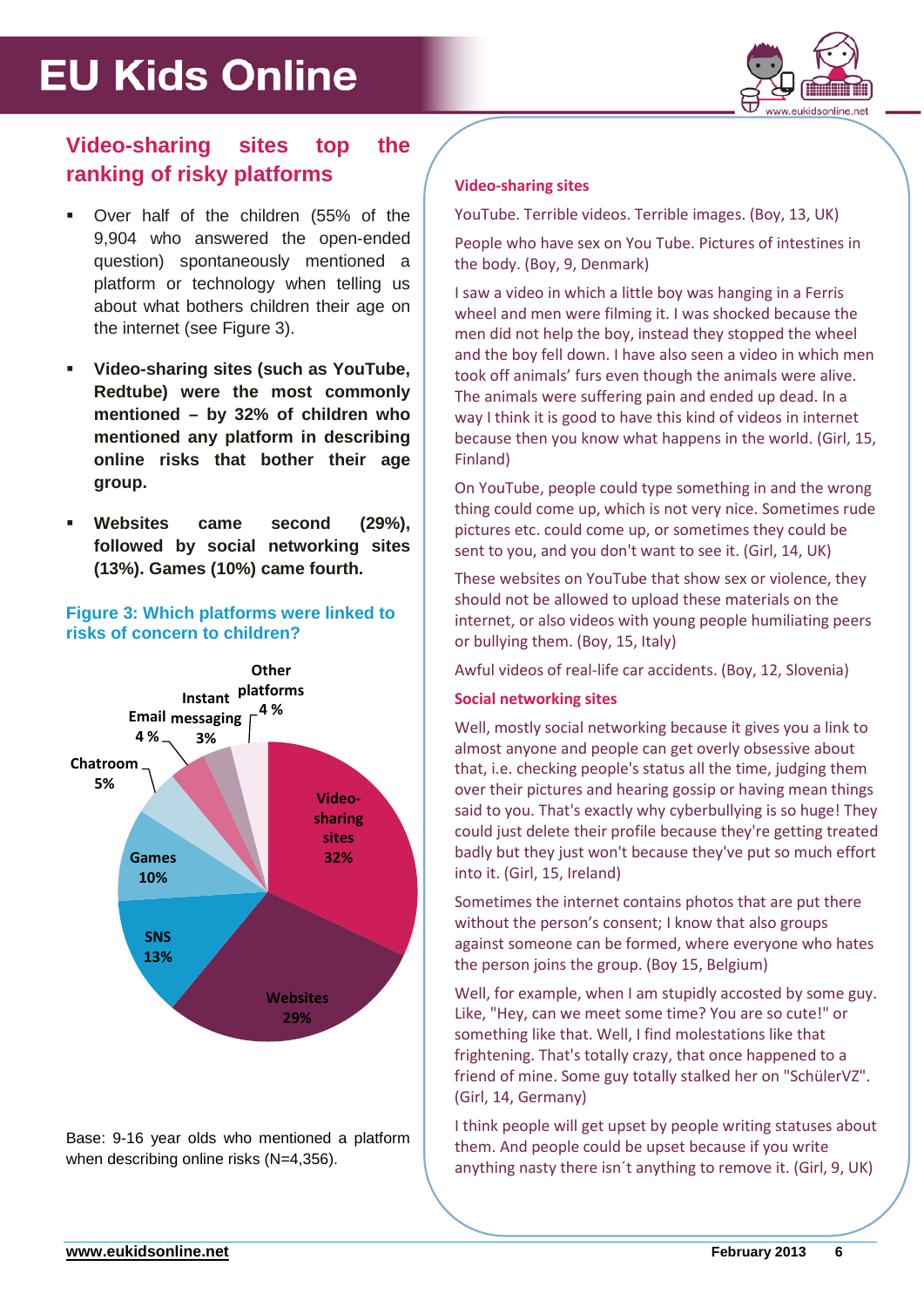

## **Platforms are risk specific**

- **Of the risks associated with video-sharing websites such as YouTube, most were violent (30%) and pornographic (27%) content risks, along with other contentrelated risks (30%).**
- Of the risks associated with social networking sites such as Facebook, by contrast, most are linked to conduct (48%) and contact-related risks (30%) in children's accounts.
- Of the risks associated with websites in children's accounts, most related to pornographic content (43%).
- Games are primarily linked to violent contents (39% of all risks linked to games).
- Chatrooms are mostly connected to contactrelated risks (43%) and to conduct-related risks (27% of all risks linked to chatrooms).

### **Figure 4: Which risks are associated with which platforms? (%)**



Base: 9-16 year olds who mentioned a platform when describing online risks (N=4,171).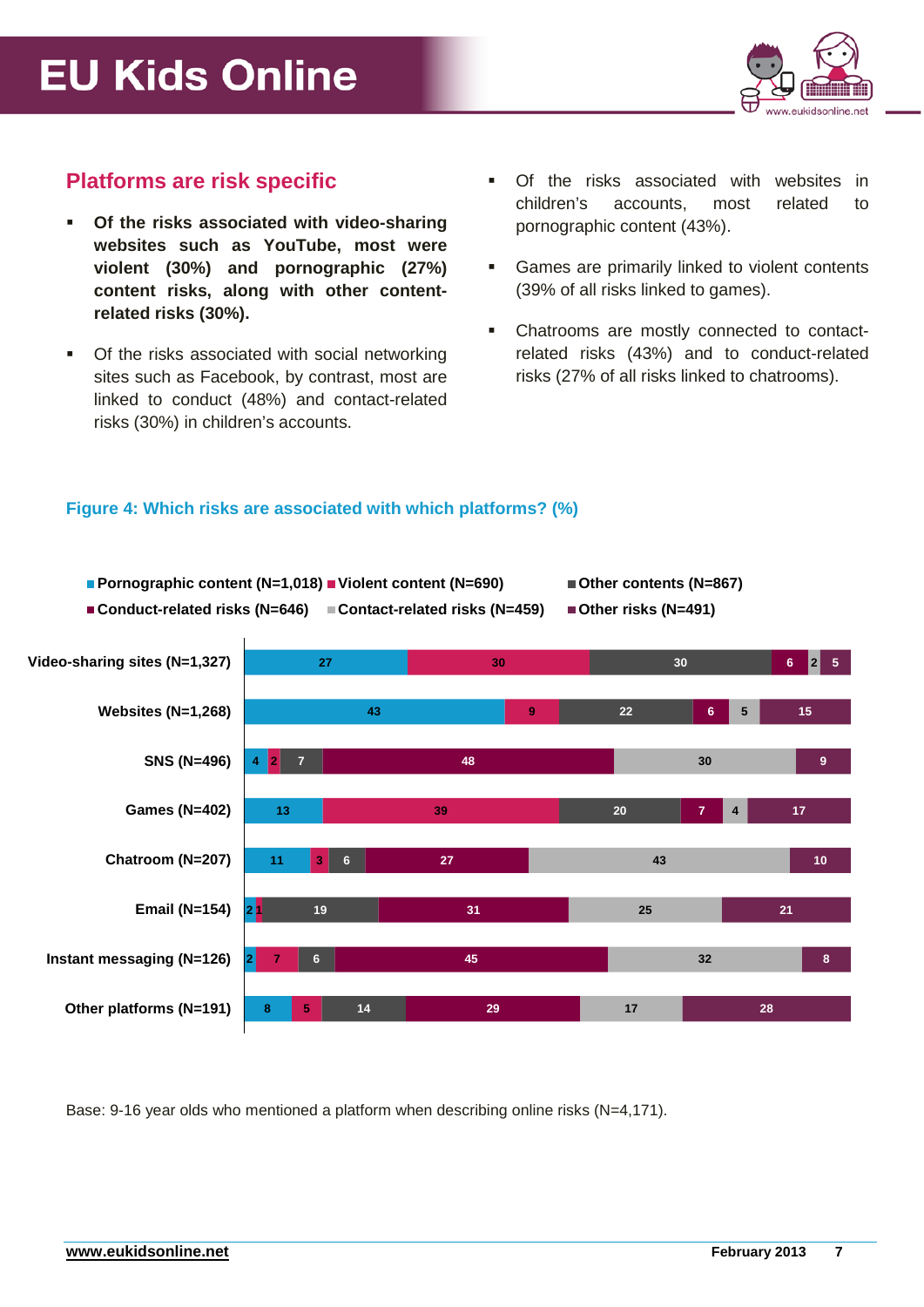

## **Emotional responses include disgust and fear**

We did not ask children directly how they felt about online risk. But one in eight (12%) of them revealed an emotional response:

- 5% (431 children) indicated disgust, 4% (367 children) indicated fear, and 3% (254 children) indicated annoyance.
- **When children expressed an emotional response to violent content, this was mostly fear (54%) or disgust (37%) (Figure 5).**
- **This pattern was reversed for pornographic content – among those who expressed an emotion, it was most often disgust (59%), then fear (25%) or annoyance (16%).**

More detailed analysis of the results shows that:

- <sup>23%</sup> of those who mentioned scary content expressed fear; 15% of those who mentioned commercial content seemed annoyed; 9% of those mentioning reputational damage expressed fear.
- Only 5% of those who mentioned pornographic content expressed disgust (but, put differently, of those who expressed disgust, 28% linked this to pornography). Other risks (hate, racism, violence, self-harm etc.) generated little expressed emotion.

### **Figure 5: Which emotions are linked to types of risk? (%)**



Base: Children who mentioned risks and expressed an emotion (N=1,077).

### **Scary, disgusting and annoying**

Scary things - I saw something at my friend's house and I can't get it out of my head. Things that wouldn't be appropriate to our age. (Boy, 11, Ireland)

People sometimes upload things online such as animal cruelty and other content that is not human! People may also upload films with violence online and then send it around. I believe that this is really shocking. (Girl, 15, the Netherlands)

Killing stories of all sorts; videos about torturing; it doesn't matter whether animals or children are bullied/tortured, both are disgusting. (Boy, 11, Estonia)

I hate when I see animals being beaten, or people fighting with each other, or those scary pictures and bloody things. (Girl, 13, Hungary)

I was shocked seeing a starving African child who was going to die and a condor waiting to eat him. Also, news about soldiers who died while serving the army, Palestine and Israel war scenes upset me very much. (Girl, 13, Turkey)

There are a lot of sites showing video clips with disgusting videos. A mate showed me once a video about an execution. It was not fun, but insane. I get scared. You can search for nearly everything and find a video with it. Then there is pornography here and there and just everything. (Boy, 15, Sweden)

My friend saw killing animals online and she became vegetarian ever since. (Girl, 15, Cyprus)

I am a member of "SchülerVZ". And once I was badly insulted because of my physical disability. That was totally uncool and I felt really bad. (Boy, 16, Germany)

When you are talking to a friend and suddenly someone you don't know comes in and insults or threatens you. (Girl, 9, Spain)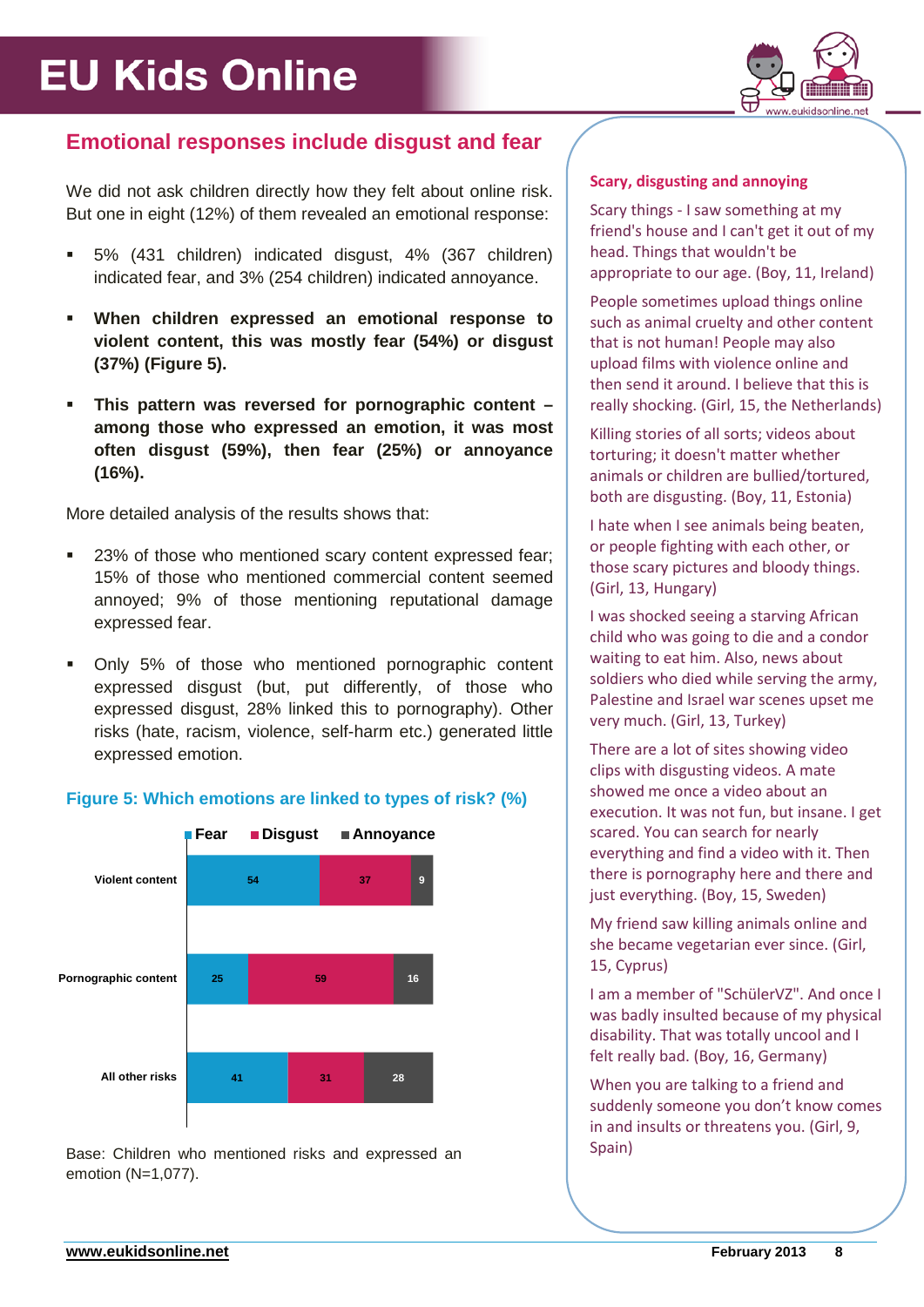

### **Age and gender make a difference**

**Slightly more girls (41%) than boys (37%) told us about online risks that concern children their age online** (Figure 6). It may be girls are more talkative about risk or more obliging in completing a survey.

It is pertinent that the EU Kids Online survey found that, although girls and boys encounter risks online in similar numbers, girls are more likely to be upset by them. $9$  This greater concern may explain why more girls answered the openended question.

### **Figure 6: Children who mentioned one or more risks, by age (%)**



Base: 9-16 year olds who use the internet (N=24,511).

As children get older, their experience of the internet, their ways of interacting with it, and the risks it affords them all change over the years from 9-16.

- Nine year olds are least likely to mention any risks that bother children their own age (24%), rising to 45% of 16 year olds. $10$
- **Children's mention of risks rises markedly from nine to 12 years old.** Possibly, this younger group is becoming experimental online, adding new activities and trying out new freedoms faster than they are gaining the skills or maturity to cope with what they find.
- Also important is the finding that accounts of risk rise faster, and to a higher level overall, for girls compared with boys (see Figure 6). **From the early teenage years, girls are more likely than boys to identify risks online that concern their age group.**

# **Boys more bothered by violence, girls by contact-related risks**

### **Figure 7: Which risks are mentioned by gender? (%)**



Base: 5,033 girls and 4,603 boys who mentioned at least one risk (first-mentioned risks only).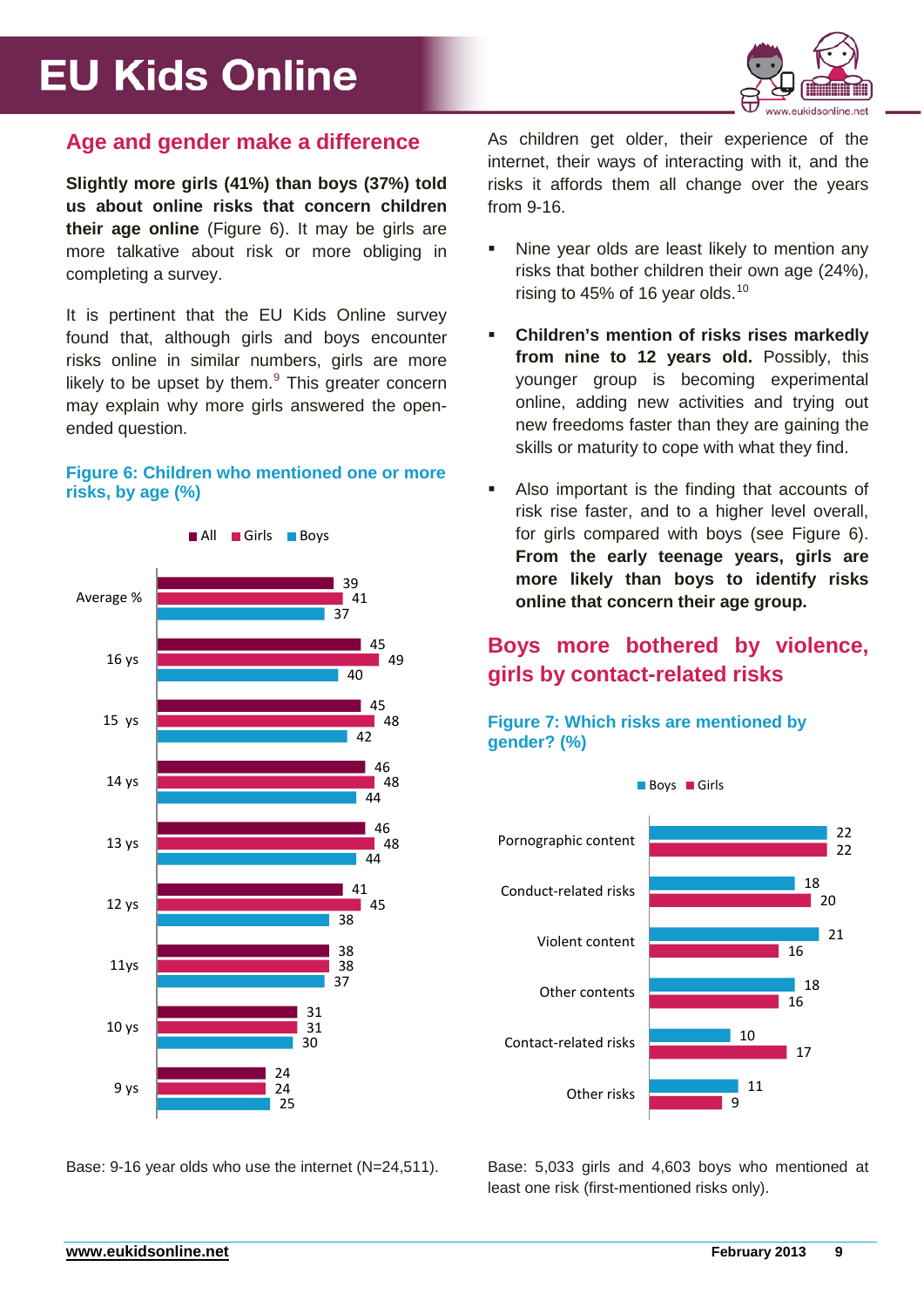

Figure 7 shows that:

- **Boys are more concerned about violent content (including violence, aggression and gory content) than girls (21% vs. 16%).**
- **Girls are more concerned than boys about contact-related (17% vs. 10%) and conductrelated (20% vs. 18%) risks.**
- **There is no gender difference for pornographic content: 22% of boys and girls mention pornographic content first.**

Unsurprisingly, then, we also find that boys and girls perceive online internet platforms differently as a source of risk for their age group. Figure 8 shows that:

- Boys are concerned more about videos available on the internet (34% boys who mentioned a platform vs. 29% girls) as well as about games (12% boys vs. 7% girls).
- Girls are concerned more about social networking sites (15% girls who mentioned a platform vs. 10% boys).

These findings point to familiar gender differences. Boys engage more broadly with entertaining content (videos, games), encountering more scenes of violence and gore that concern them. Girls focus on communication more, leading to concern with contact risks.

### **Figure 8: Which platforms do boys and girls link to risk?**

### **Contact risks especially concern girls**

That someone forced the person to do something they did not want to do, like turning on the web [cam] without the person wanting it. Having done something illegal without knowing it is surely very gross. (Girl, 12, Norway)

She was on Hyves and hence online; she was bothered by a guy who called her names the whole time. She was really very sad about it. (Girl, 9, the Netherlands)

I am also worried about the safety of the information that you disclose about yourself, and meeting people online. (Girl, 16, Belgium)

### **Conduct risks preoccupy many children**

Violent video filmed at school or when somebody is harmed. (Girl, 10, Lithuania)

While gaming, some kids say nasty things to you. (Boy, 9, Greece)

They can gossip about me. They can tell lies about me. (Girl, 10, Czech Republic)

We had a fight with a friend at school and after classes we chatted on Skype and he threatened me. (Boy, 11, Bulgaria)

People who upload unwanted photos and record videos in class and upload them. (Boy, 11, Spain)

Put pictures of people on the internet to bully. (Girl, 14, Portugal)

When they are bullied for example on MSN and threatened if they would talk to other people about it. Therefore, they cannot tell their parents nor the police what happened. (Boy, 12, the Netherlands)

Negative/ criticising comments. (Girl, 14, Cyprus)



 $\blacksquare$  Boys (N=2,120)  $\blacksquare$  Girls (N=2,236)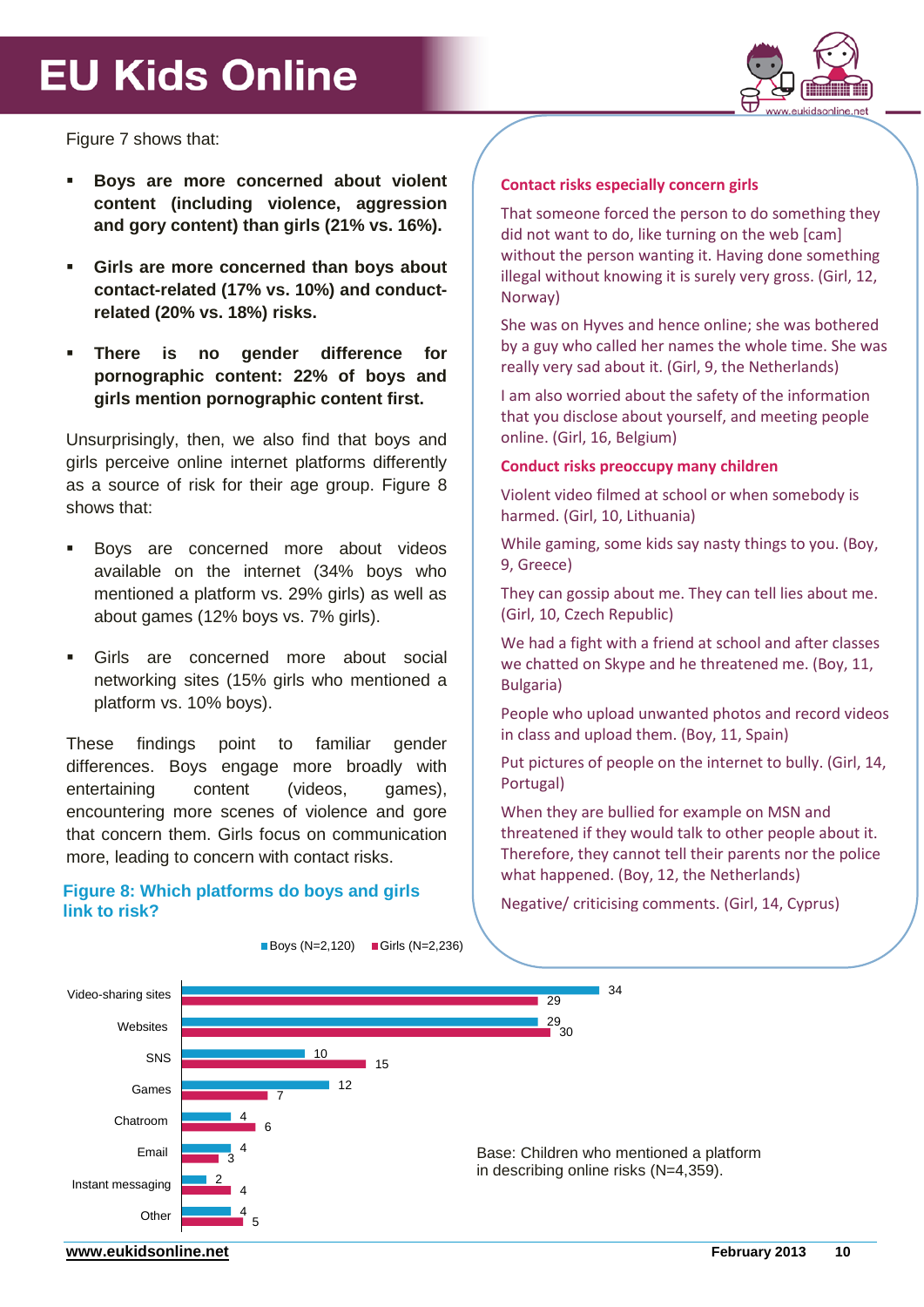

### **Conduct risks concern teens most**

Relevant to the theme of Safer Internet Day 2013, "Connect with Respect", we can see that questions of online conduct are particularly on the minds of older teens. Figure 9 shows that:

- **The youngest groups are more concerned about content and other risks. Then, as children get older they become more concerned about conduct and contact risks.**
- Children become more concerned about pornographic content as they enter their teens, and then their level of concern declines.
- Concern over violent (including aggressive and gory) content, along with other contentrelated risks, declines with age.
- Concern over conduct-related and, especially, contact-related risks increases with age.

**It would seem, therefore, that experience of the internet alters the balance of risks that concern children, but does not eliminate them. Experience brings resilience and the ability to** 

**cope, on the part of many. But it also enables children to do more online, pursuing more opportunities. Insofar as these include peer to peer networking opportunities, this brings new challenges as well.**

- Detailed findings show that although concern over other content (e.g. self-harm/ suicide, bulimia/ anorexia, drugs, commercial and racist content) is low, it increases with age.
- Further, concerns about inappropriate conduct is most common among the 9-10 year olds; concern about bullying increases with age and peaks at 13-14 years, while concerns with unwanted sharing of personal information, images or photos increase with age, becoming most common among the oldest group. All these changes seem to be an effect of increasing internet activity and enriching social and online experience in young people.
- Last, concern about inappropriate contacts in general decreases with age, to be replaced by concern about inappropriate sexual contacts and people who pretend to be someone else online. These changes seem to result from widening social circles among teenagers.



### **Figure 9: Percentages of children mentioning each type of risk, by age**

Base: Children who mentioned at least one online risk (N=9,636).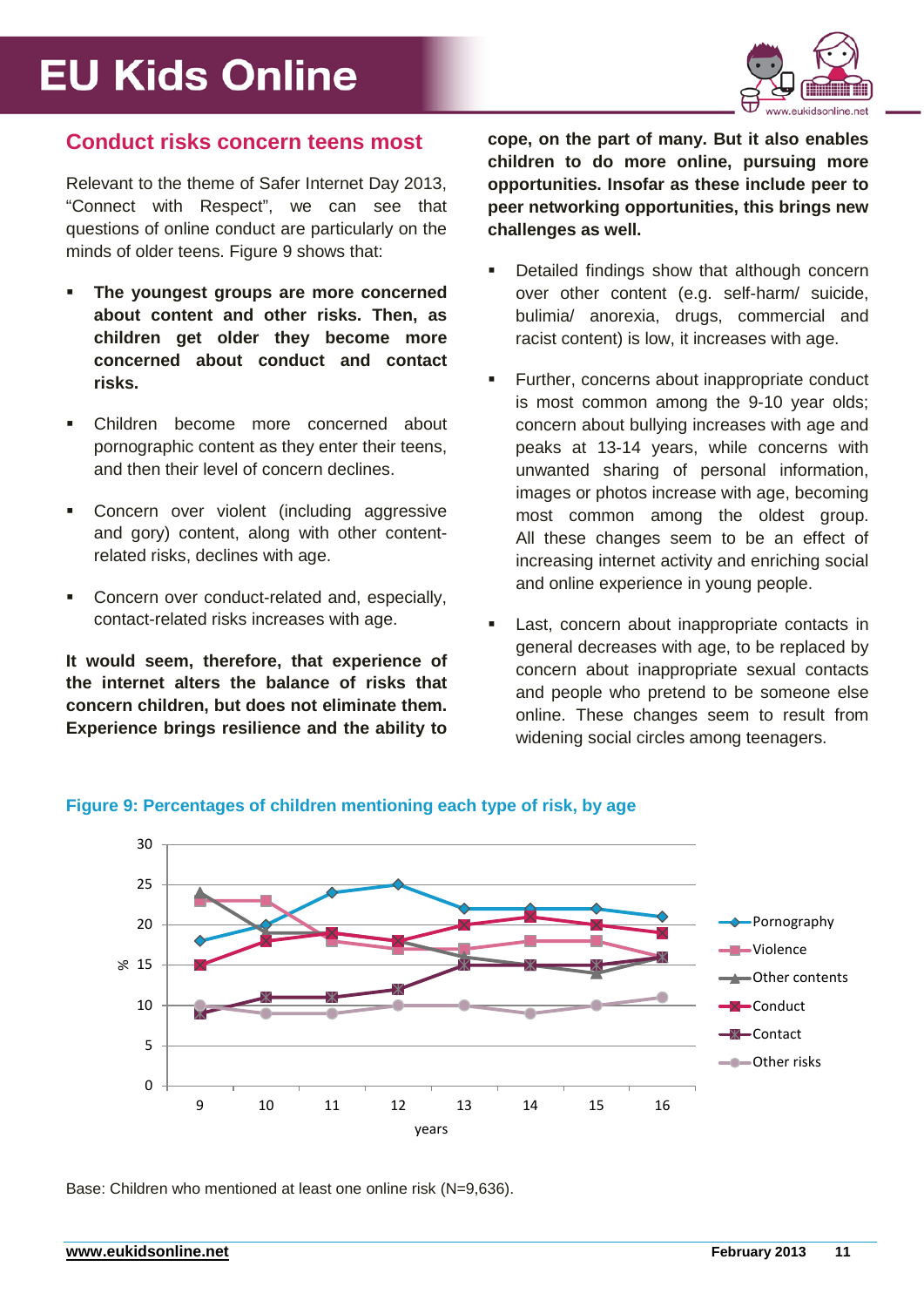

## **Concern about risks is greater in 'high use, high risk' countries**

Does children's concern with online risk vary by country? Does it make a difference if internet use is more or less in different countries? Since response rates to the open-ended question varied considerably by country, we group countries according to EU Kids Online's classification:<sup>[11](#page-19-4)</sup>

- 40% of children in 'lower use, lower risk' (Austria, Belgium, France, Germany, Greece, Italy, Hungary) mentioned risks in the openended question.
- 31% of children in 'lower use, some risk' (Ireland, Portugal, Spain, Turkey) mentioned risks.
- 38% of children in 'higher use, some risk' (Cyprus, Finland, Netherlands, Poland, Slovenia, UK) mentioned risks.
- 59% of children in 'higher use, higher risk' (Denmark, Norway, Sweden) mentioned risks.
- 35% of children in 'newer use, newer risk' (Bulgaria. Czech Republic, Estonia, Lithuania, Romania) mentioned risks.

**This suggests that awareness of and concern about risks is highest in the 'higher use, higher risk' countries where children's internet use has become thoroughly embedded in everyday life.** Even though children may be gaining resilience in these high use countries, they still have many concerns.

Figure 10 shows that the risks that most concern children vary for the country groupings.

- Pornographic content is of less concern to children from 'higher use, some risk' countries (17% only, versus 22% to 24% for other country groupings).
- More children in 'lower use, lower risk' countries (24%, versus 14-18%) say that violent content bothers them online.
- Conduct-related risks are mentioned more by children from 'lower use, some risk' (27%) and 'higher use, some risk' countries (24%).
- Contact-related risks are mentioned by children from 'higher use, higher risk' countries (18%) and least often mentioned by those from 'new use, new risk' countries (9%).
- Other risks are mentioned most often (15%) by children from 'new use, new risk' and 'higher use, some risk countries'.

### **Figure 10: Type of risks mentioned by children, by country group**



Base: Children who mentioned one or more risks (first mentioned risks) (N=9,636).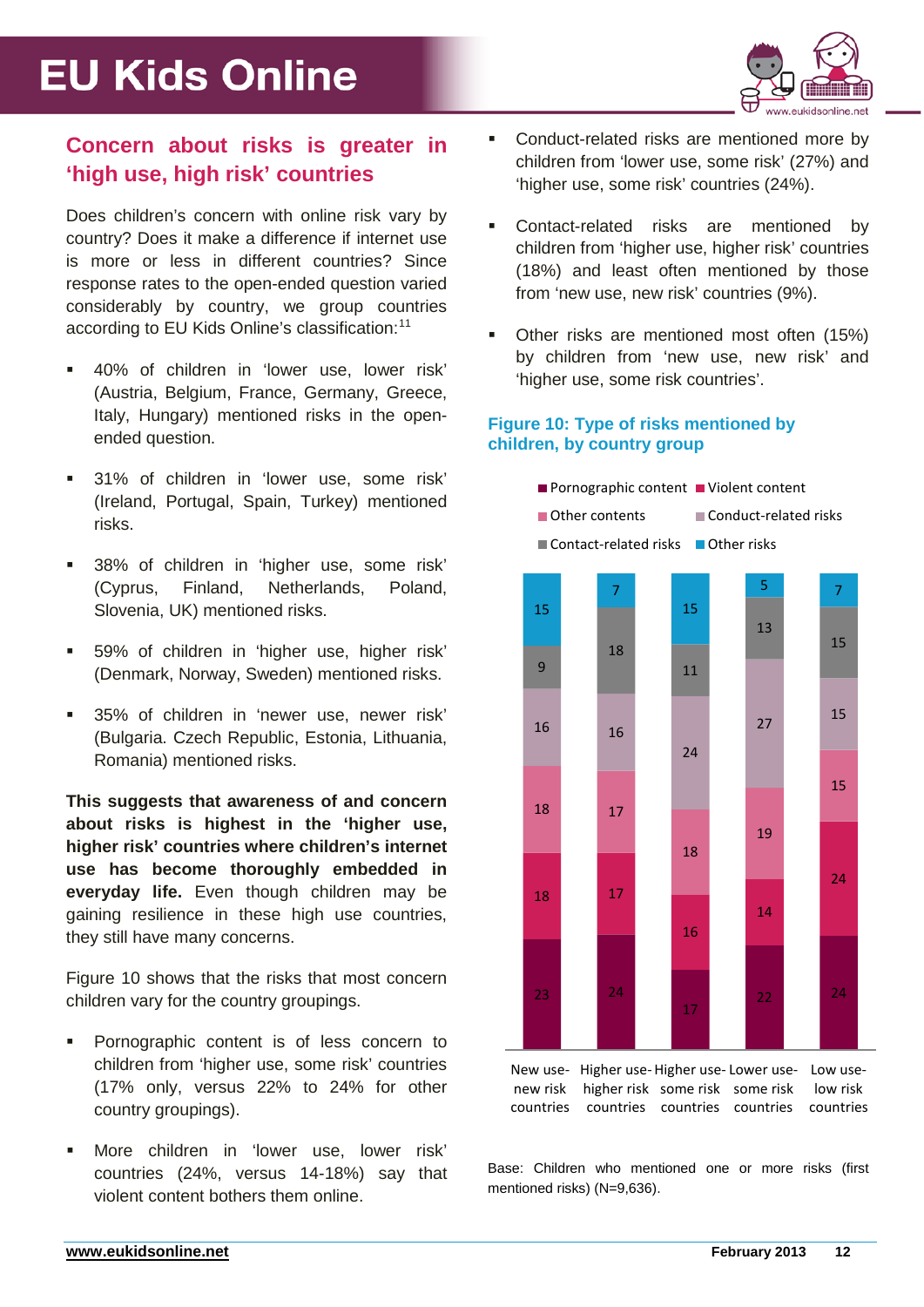

## **Comparing unprompted and prompted accounts of online risk**

Our European survey was informed by EU Kids Online's classification of content, contact and conduct risks.[12](#page-19-5) Focusing on the main risks on the policy agenda, the in-home, face-to-face survey of 25,142 children aged 9-16 years found that when they were prompted, they reported that: [13](#page-19-6)

- 30% had had contact online with someone not met face to face, though only 9% in all had gone to a face to face meeting with someone first met online.
- 21% had come across at least one type of potentially harmful user-generated content (11-16 year olds only).
- 15% had seen or received sexual messages on the internet (11-16 year olds only).
- **14% had seen sexual images on websites in** the past year (though 23% had seen such images somewhere).
- 6% had been sent nasty or hurtful messages on the internet (though 19% had had this happen somewhere).

This suggests a rank ordering of risks experienced from new online contacts (the most common risk) and user-generated content down to bullying (the least common of the risks we asked about, and one that is still more frequent offline than online).<sup>[14](#page-19-7)</sup>

Encountering risk is not the same as experiencing harm, so in the survey, we also asked those who encountered a risk whether it had bothered or upset them. These findings suggested another ranking: bullying results in the highest proportion of children being upset; sexting and pornography are less often upsetting; meeting new online contacts offline is the least likely to result in upset.

From our analysis of children's unprompted accounts of online risk, several points emerge:

- **Our focus in the survey on four main risks on the public policy agenda now seems rather narrow. It is the sheer diversity of risks that concern them, albeit often in small numbers, that stands out in the present report.**
- **Our focus in the survey on sexual content, contact and conduct also seems rather narrow. Particularly striking in the present report is the importance of violent, aggressive and gory content.**
- Still, it is also the case that children are indeed concerned about pornography, the risks of inappropriate contact, and a range of forms of unwelcome peer conduct.
- **Such risks should be taken seriously but not** exaggerated. Less than half (39%) of the children surveyed completed the open-ended question analysed here, suggesting many had no great concerns to report.
- Also, not all concerns are based on direct experience – most notably in the case of the many comments we received about fear of strangers. But as the quotations we have included here imply, many do reflect direct experience, and so should be clearly heard.

## **Policy implications**

EU Kids Online has developed extensive evidence-based policy recommendations from its survey of children and parents.<sup>[15](#page-19-8)</sup> However, listening to children's accounts of online risk as expressed in their own words leads us to suggest the following:

 The priority given by children to concerns over violent content should be heard and addressed by parents, teachers and policy makers, as should the negative reactions of many to the ready availability of pornography. Children's comments reveal that violent content online goes beyond concerns with bullying to include much graphic and extreme imagery that disturbs or scares children.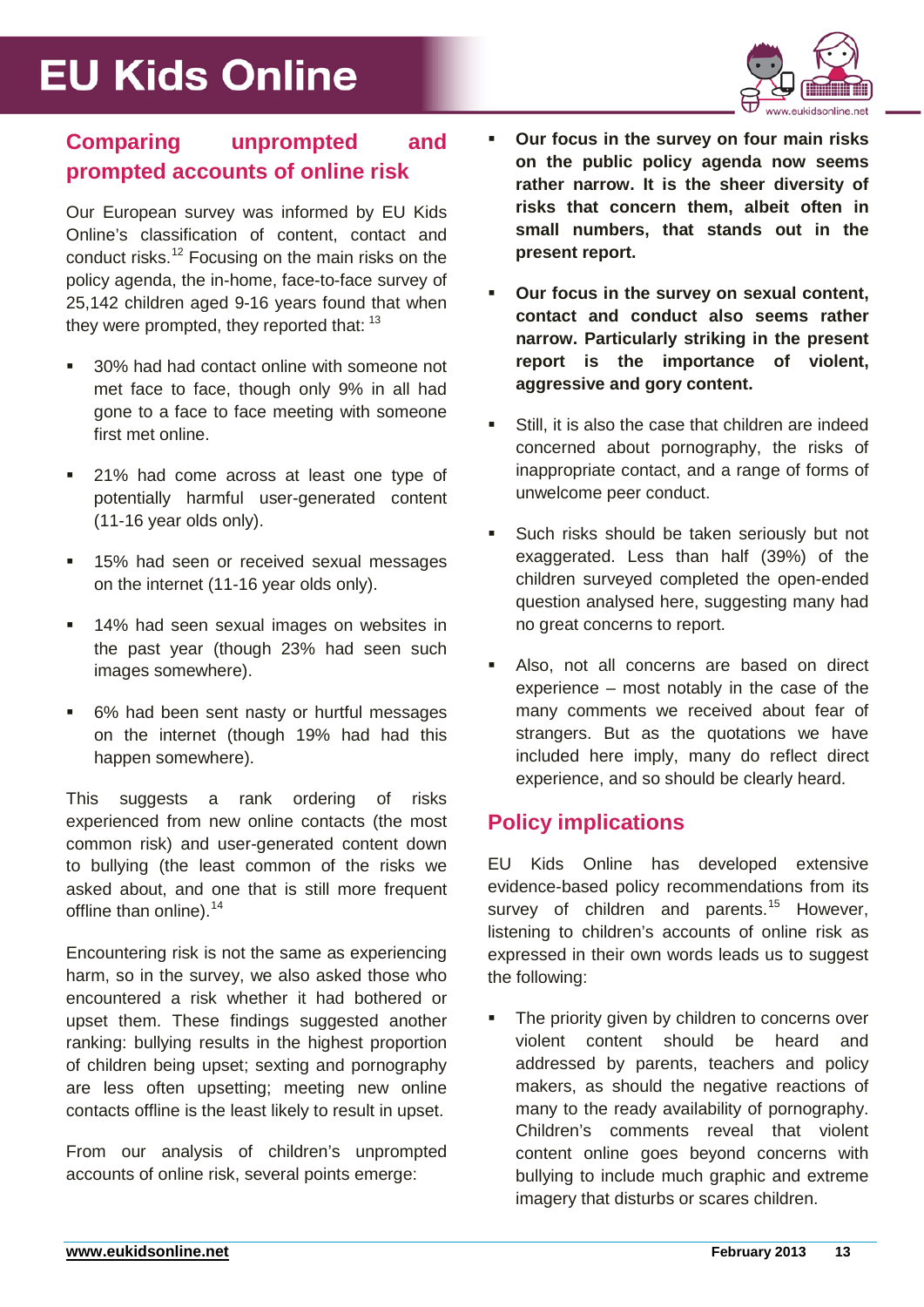

- Children's emotional responses to the internet should be attended to. No-one wishes children to fear the internet, or to feel disgust at the adult world depicted online. Much digital literacy teaching, awareness-raising and parental guidance focuses on skills and tools, but listening to children's emotions is also important.
- Wider use of end-user filtering or parental control tools could address some of children's concerns. Our research shows that parental mediation of all kinds (active or technical) depends in part on parental confidence with the internet.<sup>[16](#page-19-9)</sup>
- However, parental tools generally filter mass-produced rather than usergenerated content, and much of the content that bothers children is usergenerated, whether by their peer group or from further afield. Since video-sharing sites also contain much which children also enjoy and wish to access, managing which contents they can or cannot access needs considerable care.
- Parents should feel empowered to take time to explain, comfort and give ageappropriate rules about conduct to their children online as for traditional media. For video-sharing sites, as for television or film, the power of the moving image is particularly strong in shaping the imagination. Not wanting to be 'left out' seems to result in many children being exposed to the circulation of upsetting images.

Just as in the offline world, it seems that many problems can be identified online; indeed, for children especially, the online/ offline distinction is ever less relevant. The challenge for policy makers in addressing this diversity of risks is considerable. In so doing, children's own voices should be taken into account.[17](#page-19-10)

### **Youthful views on what should be done**

In my opinion all sites are welcome, if you don't like a certain site, you simply avoid it. We are different people, with different tastes. So, on the internet there should be all sorts of websites, with ample, diverse content, for all tastes. (Boy, 14, Romania)

Excessive violence, porn, commercial products that are totally annoying and I think the European Union should use its power at computer level to block websites that we all know where we can find that content. (Boy, 15, Portugal)

I think that many youths in my age are worried about some people like paedophiles and other guys who want you to tell them how you look like. But it is only to say no and block them. You should absolutely not give away personal information. And it is not so bad to tell some of it to your parents so they know something about what is happening. That is what I have done. (Girl, 16, Sweden)

It depends what age you are. If you are around 10 years then it might be gross to suddenly end up on a porn-site. When you are a little older and end up in a porn site, you do not care so much and just cross it out instead. (Girl, 15, Norway)

Blocking some beneficial websites that we are happy to use (such as video and music sharing sites) and difficulty in accessing whatever we want on internet bother us. The restriction of things that we wonder at and the availability of the things that make us unhappy bother us as well. (Boy, 15, Turkey)

I think that the fewer things a kid knows about the internet, the greater the risks. Nevertheless, I may accidentally come across violent or inappropriate scenes while doing coursework online. Also, a stranger might bother me. (Girl, 12, Greece)

If we sit too much in front of the computer we become 'square-headed geeks'. I think 1 or 2 hours are more than enough for playing games, it's more than enough for a child. (Girl, 9, Hungary)

For many young children I certainly think that sites do exist with very shocking or annoying information and images which are too easy to access! (e.g. sites that contain pornography, child abuse, information about terrorists, murders, etc.). (Boy, 16, the Netherlands)

Dad told me that there are people online who try to get in contact with us children just to hurt us, so if it happens, I must not reply and turn the computer off (Boy, 11, Italy)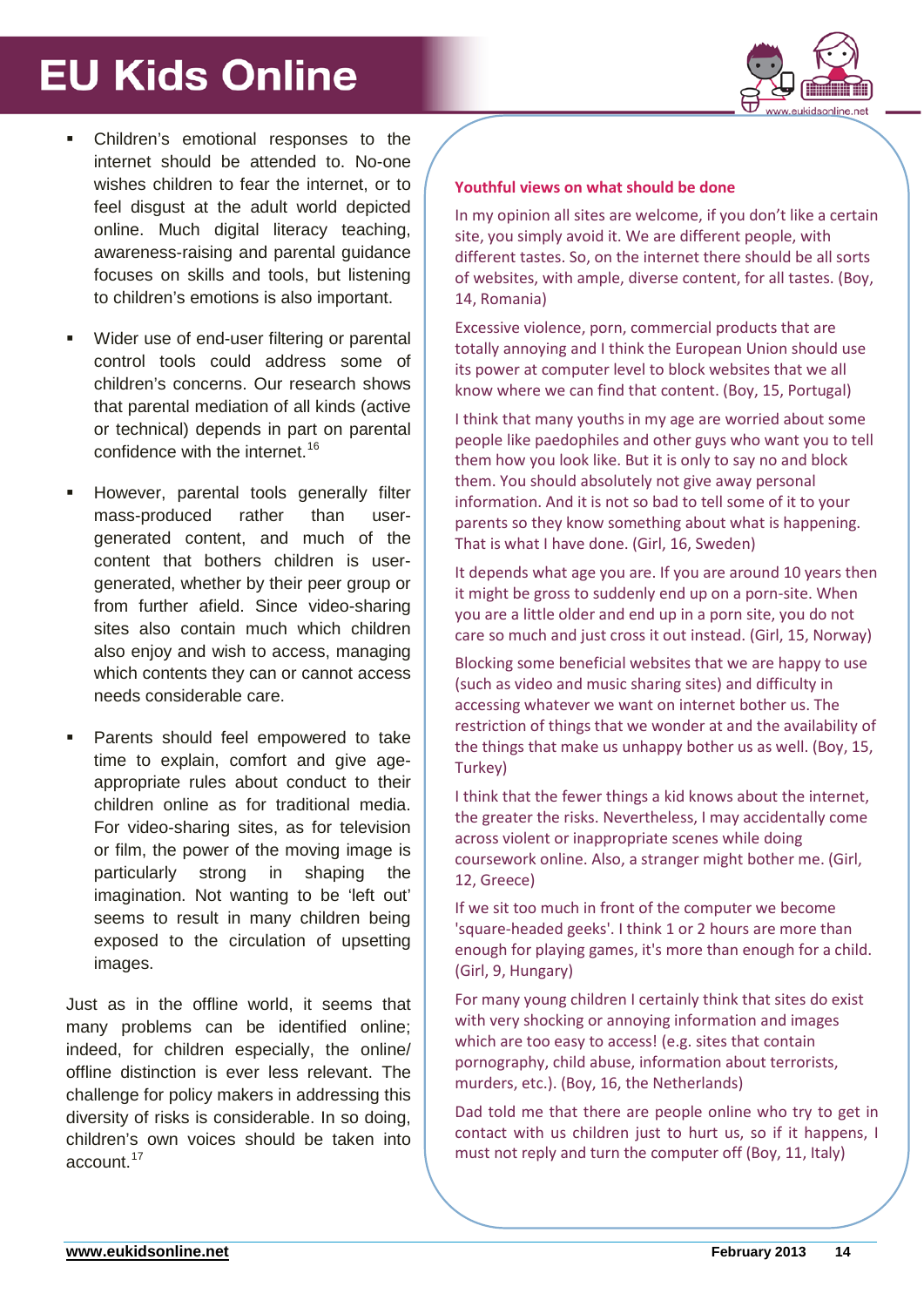

## **Annex on Methodology**

Response rates varied by country as shown in Figure 11 below. <sup>[18](#page-19-11)</sup>

### **Figure 11: Percentage of children who answered the open-ended question, "What things on the internet would bother people about your age?" in each country?**



# **Coding process**

Since children's accounts of online risk were expressed in 25 languages, they were coded by all teams in the network.<sup>[19](#page-19-12)</sup> A standard coding scheme was developed, piloted in four countries, and revised, before two coders per country independently coded the data and inter-coder reliability was calculated. <sup>[20](#page-19-13)</sup>

Children's answers were coded in terms of: A. Type of response / B. Type of platform / C. Number of risks / D. Type of first risk mentioned / E. Type of second risk mentioned / F. Type of third risk mentioned / G. Emotional reaction.

# **Coding reliability**

Each national team coded the verbatim responses for their country, using two independent coders. First, the paired coders discussed the coding scheme to be sure of understanding it. Then they coded together the first 100 answers from children that reported risks. Thereafter, the coders worked separately to code the remaining answers.

Table 1. Kappa coefficients for between-coder agreement for each variable.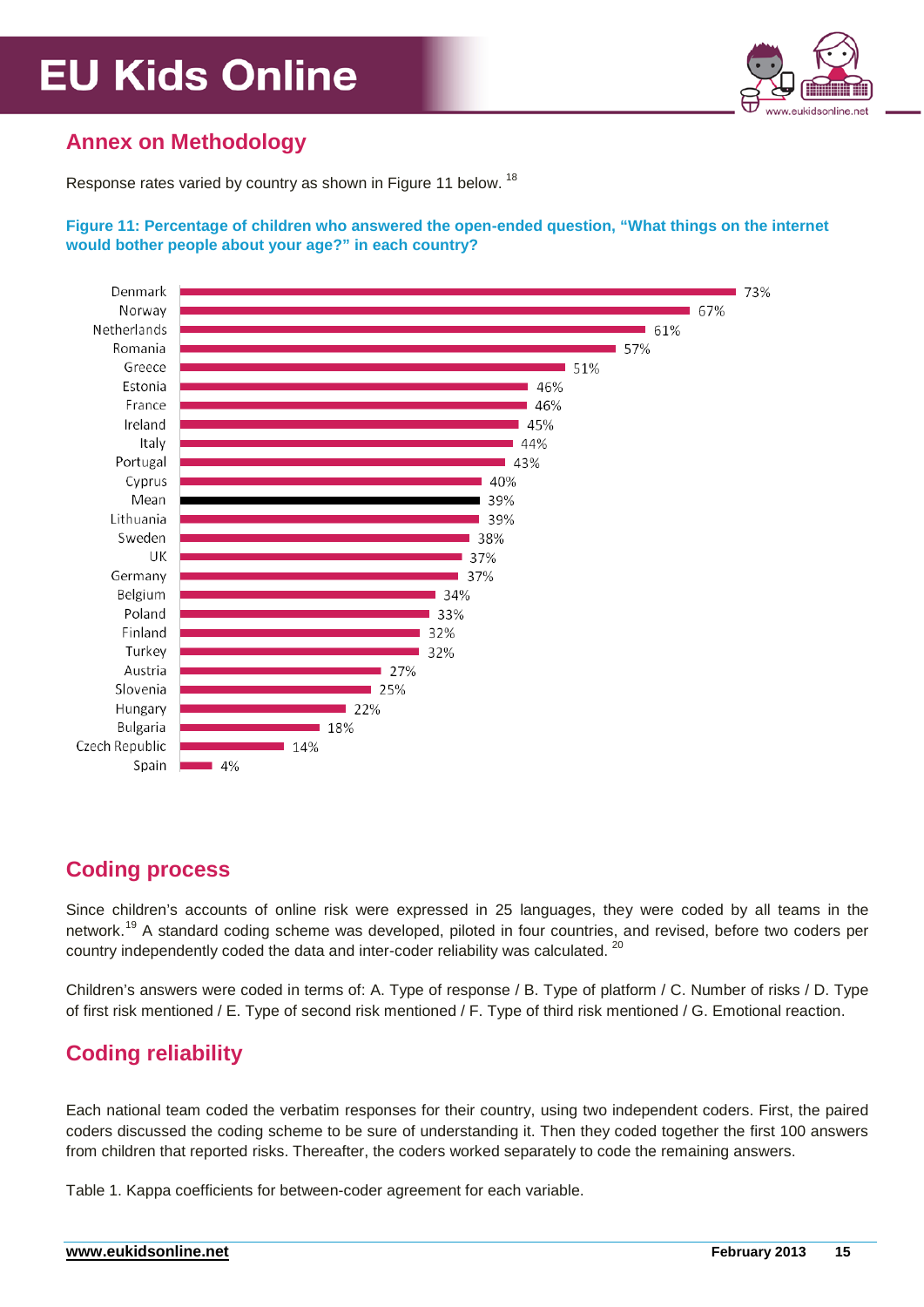

| Tvpe of          | Tvpe of     | Number of risks        | 1st mentioned | 2nd mentioned | 3rd mentioned | Emotion     |
|------------------|-------------|------------------------|---------------|---------------|---------------|-------------|
| Child's response | platform    | mentioned <sup>*</sup> | risk          | risk          | risk          | conveyed    |
| 0.95             | 0.82        | 0.87                   | 0.78          | 0.74          | 0.77          | 0.63        |
| $N = 12.361$     | $N = 6.579$ | $N = 6.570$            | $N = 6.306$   | $N = 2.636$   | $N = 765$     | $N = 6.435$ |

Note: Data from Sweden not included

\* Pearson correlation coefficient.

## **Detailed codes**

### **A. Type of response (choose ONE):**

- 1. Does not answer (space blank)
- 2. Does not know/doesn't want to answer
- 3. No problems online, nothing is upsetting
- 4. Many problems online, everything is upsetting
- 5. Gives an irrelevant or invalid response (e.g. *Power off. My mum needs to go on*)
- 6. Reports a problem of any kind

### **For responses 1-5, END coding now. For response 6, CONTINUE coding as below.**

### **B. Type of platform (or technology or format) (choose ONE –** the first or main one**):**

- 1. None mentioned
- 2. Email
- 3. Instant messaging
- 4. Chat/chat room
- 5. Facebook, Hi5, other SNS
- 6. Twitter (or similar)
- 7. Games/gaming
- 8. Video-sharing sites (incl. YouTube)
- 9. Images
- 10. Websites
- 11. Mobile phones
- 12. Other (e.g. *'the computer'*)

### **C. Number of risks mentioned (Choose ONE):**

- 0. None (JUMP TO CODE G)
- 1. One (CODE UNDER D)
- 2. Two (CODE UNDER D & E)
- 3. Three (CODE UNDER D, E & F)
- 4. More than three (CODE FIRST THREE RISKS ONLY UNDER D-F)

### **D. Code first risk mentioned (if applicable) using codes 1-40 as below:**

- **E. Code second risk mentioned (if applicable) using codes 1-40 as below:**
- **F. Code third risk mentioned (if applicable) using codes 1-40 as below:**

### **Content-related risk (on sites, in mass messages, images, etc.)**

- 1. Unwanted content in general (not further specified e.g. *inappropriate images*)
- 2. Violent/aggressive content (e.g. *Violence, torture, killing animals*)
- 3. Gory content (blood, pain, etc.)
- 4. Scary content
- 5. Pornographic or sexual content (including 'adult content'/ 'inappropriate content'): (E.g. *see naked people; pornography; private images)*
- 6. Violent pornography (e.g. *violation, rape*)
- 7. Commercial content (e.g. *advertising to make money; sites that promise money*)
- 8. Racist content
- 9. Hateful content
- 10. Content about drugs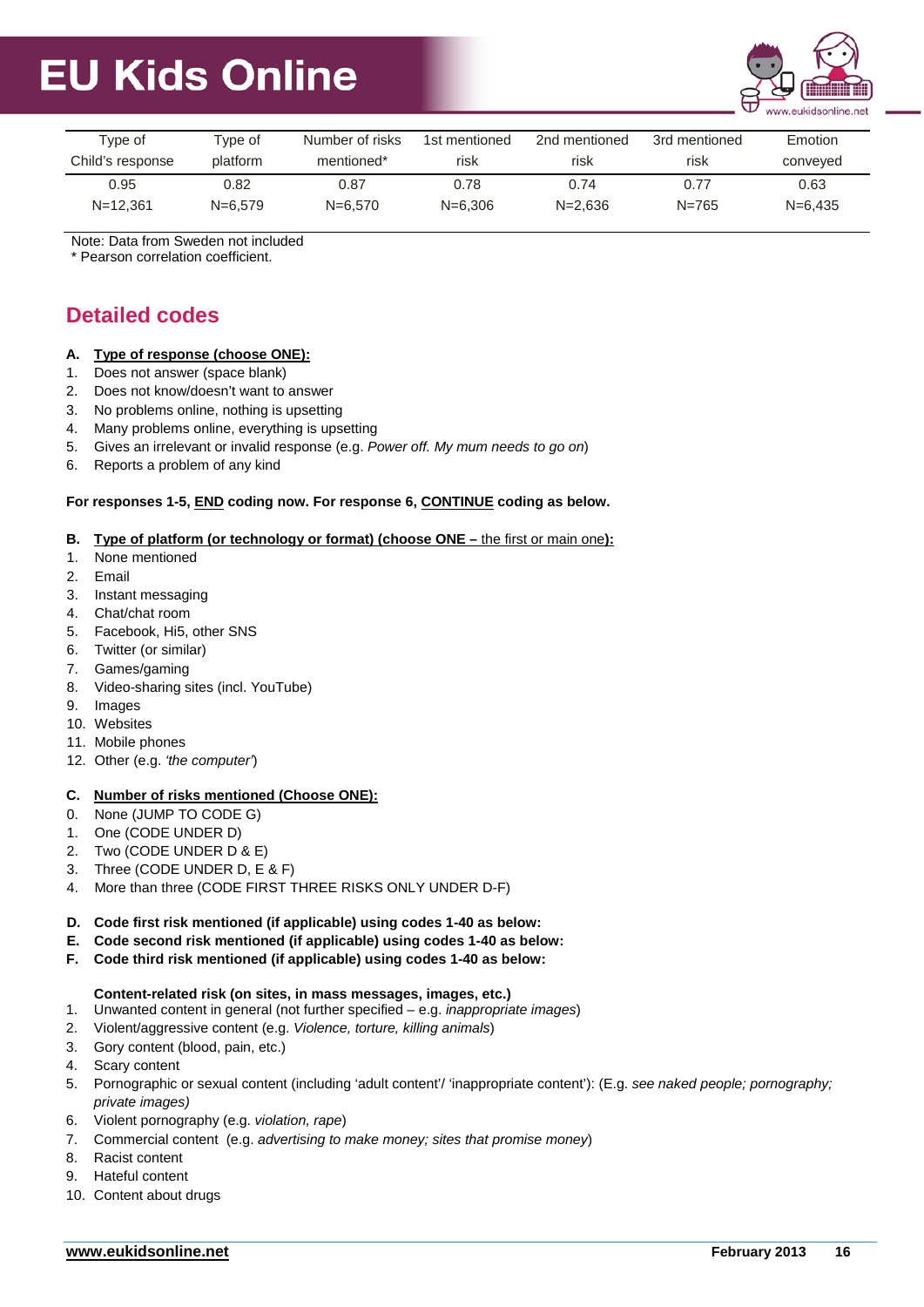

- 11. Content about self-harm or suicide or anorexia/bulimia
- 12. Content harmful to self-esteem (e.g. *sites for us to feel badly about our body*)

#### **Contact-related risk (usually from adults):**

- 13. The possibility of inappropriate contact in general (e.g. *nasty/bad people, strangers*)
- 14. The possibility of inappropriate sexual contact in general (e.g. paedophile, grooming)
- 15. Actual or attempted inappropriate contact general
- 16. Actual or attempted inappropriate contact sexual
- 17. Face-to-face meetings following online contact (e.g. *meeting strangers*)
- 18. Ideological or religious or fundamentalist persuasion
- 19. Other people accessing your data/ being tracked/ cookies
- 20. People pretending to be someone else (e.g. *can't tell who someone is, people lying about their identity, impersonation, fake identities*)

#### **Conduct-related risk (usually from other young people):**

- 21. Unwelcome conduct in general (e.g. *bad behaviour, vulgar language or swearing*)
- 22. Bullying (usually repeated aggression)
- 23. Other mean or aggressive conduct (e.g. *receiving nasty messages; threats, Insults that lower our self-esteem and affect us psychologically*)
- 24. Sexual harassment or unwelcome 'sexting'
- 25. Sharing images or photos
- 26. Sharing personal information
- 27. Hacking or misuse of personal information or data, specific violation of privacy
- 28. People saying bad things about you/damage to your reputation

### **Other risk-related mentions:**

- 29. Rules on safety (e.g. *don't out give information)*
- 30. Gambling
- 31. Pop-ups (*unspecified, or commercial/marketing/advertising*)
- 32. Spam, phishing, scams, fraud (e.g. *false companies, fraudulent information*)
- 33. Illegal downloading
- 34. Spending too much time online (e.g. *missing homework, sleep, meals etc; addiction*)
- 35. Health related risks (*muscular, eye-sight etc*.)
- 36. Lack of internet safety in general
- 37. Related to hardware/software (e.g. *computer brea*k*down, slow internet, hard to install*)
- 38. Related to search (e.g. *hard to find things, difficult to evaluate, unreliable information*)
- 39. Virus (e.g. *sites that show us issues of our interest and then come with virus*)
- 40. Other any other risk not coded above

#### **G. Emotional reaction (if discernible in the respondent's account - choose ONE):**

- 0. No emotion conveyed in the response
- 1. Fear (e.g. *scary, worrying*)
- 2. Disgust (e.g. *gross, nasty, offensive*)
- 3. Annoyance (e.g. *annoying, irritating*)
- 4. Positive reaction (e.g. *exciting, curious, cool, funny*)
- 5. Other any other emotion not coded above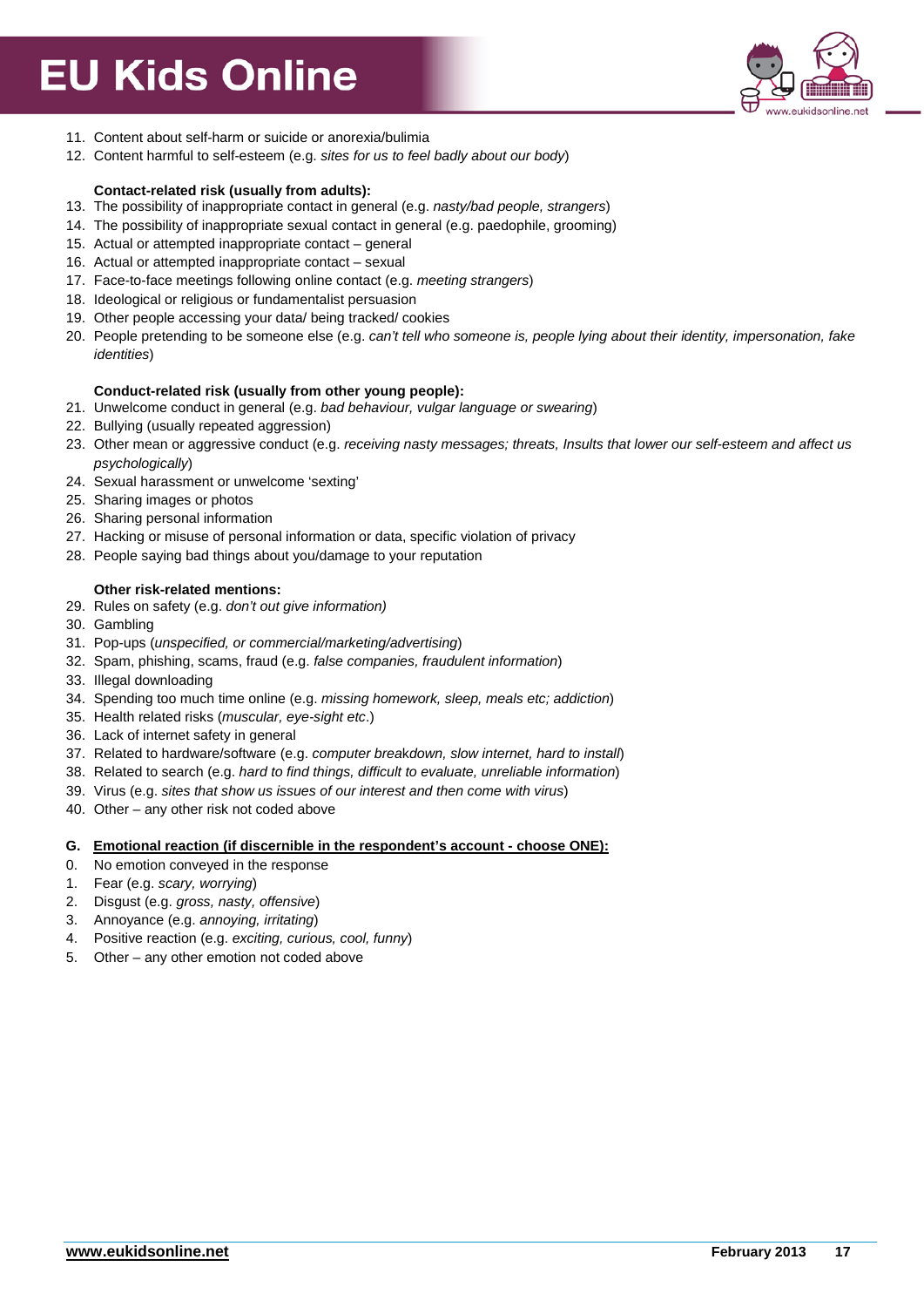

## **Recent reports from EU Kids Online**

- **•** D'Haenens, L., Vandoninck, S., and Donoso, V. (2013) *How to cope and build online resilience?* (<http://eprints.lse.ac.uk/48115/>)
- Smahel, D., Helsper, E.J., Green, L., Kalmus, V., Blinka, L., and Ólafsson, K. (2012) *Excessive internet use among* [\(http://eprints.lse.ac.uk/47344/\)](http://eprints.lse.ac.uk/47344/)
- **Haddon, L., Livingstone, S., and the EU Kids** Online network (2012.) *EU Kids Online: National perspectives*. LSE, London: EU Kids Online. [\(http://eprints.lse.ac.uk/46878/\)](http://eprints.lse.ac.uk/46878/)
- Livingstone, S., Ólafsson, K., O'Neill, B. and Donoso, V. (2012) *Towards a better internet for children* [\(http://eprints.lse.ac.uk/44213/\)](http://eprints.lse.ac.uk/44213/)
- Dürager, A. and Livingstone, S. (2012) *How can parents support children's internet safety?*  (http://eprints.lse.ac.uk/id/eprint/42872)
- Livingstone, S., Haddon, L., Görzig, A. and Ólafsson, K. (2011) *EU Kids Online final report*  [\(http://eprints.lse.ac.uk/39351/\)](http://eprints.lse.ac.uk/39351/)
- O'Neill, B., Livingstone, S. and McLaughlin, S. (2011) *Final recommendations for policy, methodology and research*  (http://eprints.lse.ac.uk/39410/)
- Livingstone, S., Haddon, L., Görzig, A. and Ólafsson, K. (2011) *Risks and safety on the internet: The perspective of European children: Full findings* (http://eprints.lse.ac.uk/33731/)
- Görzig, A. (2011) *Who bullies and who is bullied online? A study of 9-16 year old internet users in 25 European countries*  (http://eprints.lse.ac.uk/39601/)
- Livingstone, S., Haddon, L., Görzig, A. and Ólafsson, K. (2011) *Disadvantaged children and online risk* (http://eprints.lse.ac.uk/39385/)
- Livingstone, S., Ólafsson, K. and Staksrud, E. (2011) *Social networking, age and privacy* (http://eprints.lse.ac.uk/35849/)
- Sonck, N., Livingstone, S., Kuiper, E. and de Haan, J. (2011) *Digital literacy and safety skills*  (http://eprints.lse.ac.uk/33733/)
- Livingstone, S. and Ólafsson, K. (2011) *Risky communication online*  (http://eprints.lse.ac.uk/33732/)
- Hasebrink, U., Görzig, A., Haddon, L., Kalmus, V. and Livingstone, S. (2011) *Patterns of risk and safety online* [\(http://eprints.lse.ac.uk/39356/\)](http://eprints.lse.ac.uk/39356/)
- Lobe, B., Livingstone, S., Ólafsson, K. and Vodeb, H. (2011) *Cross-national comparison of risks and safety on the internet*  (http://eprints.lse.ac.uk/39608/)
- Hasebrink, U., Livingstone, S., Haddon, L. and Ólafsson, K. (eds) (2009) *Comparing children's online opportunities and risks across Europe* (http://eprints.lse.ac.uk/24368/)
- Staksrud, E., Livingstone, S., Haddon, L. and Ólafsson, K. (2009) *What do we know about children's use of online technologies? A report on data availability and research gaps in Europe* (http://eprints.lse.ac.uk/2852/)
- Lobe, B., Livingstone, S., Ólafsson, K. and Simões, J.A. (eds) (2008) *Best practice research guide: How to research children and onlin*e *technologies in comparative perspective* (http://eprints.lse.ac.uk/21658/)
- Stald, G. and Haddon, L. (eds) (2008) *Crosscultural contexts of research: Factors influencing the study of children and the internet in Europe*  (http://eprints.lse.ac.uk/24380/)



### **Our book is**

**now published**

The *EU Kids Online* network has been funded by the EC Safer Internet Programme in three successive phases of work from 2006-14 to enhance knowledge of children's and parents' experiences and practices regarding risky and safer use of the internet and new online technologies.

As a major part of its activities, *EU Kids Online* conducted a face-to-face, in home survey during 2010 of 25,000 9-16 year old internet users and their parents in 25 countries, using a stratified random sample and self-completion methods for sensitive questions.

Now including researchers and stakeholders from 33 countries in Europe and beyond, the network continues to analyse and update the evidence base to inform policy.

For all reports, findings and technical survey information, as well as full details of national partners, please visit [www.eukidsonline.net](http://www.eukidsonline.net/)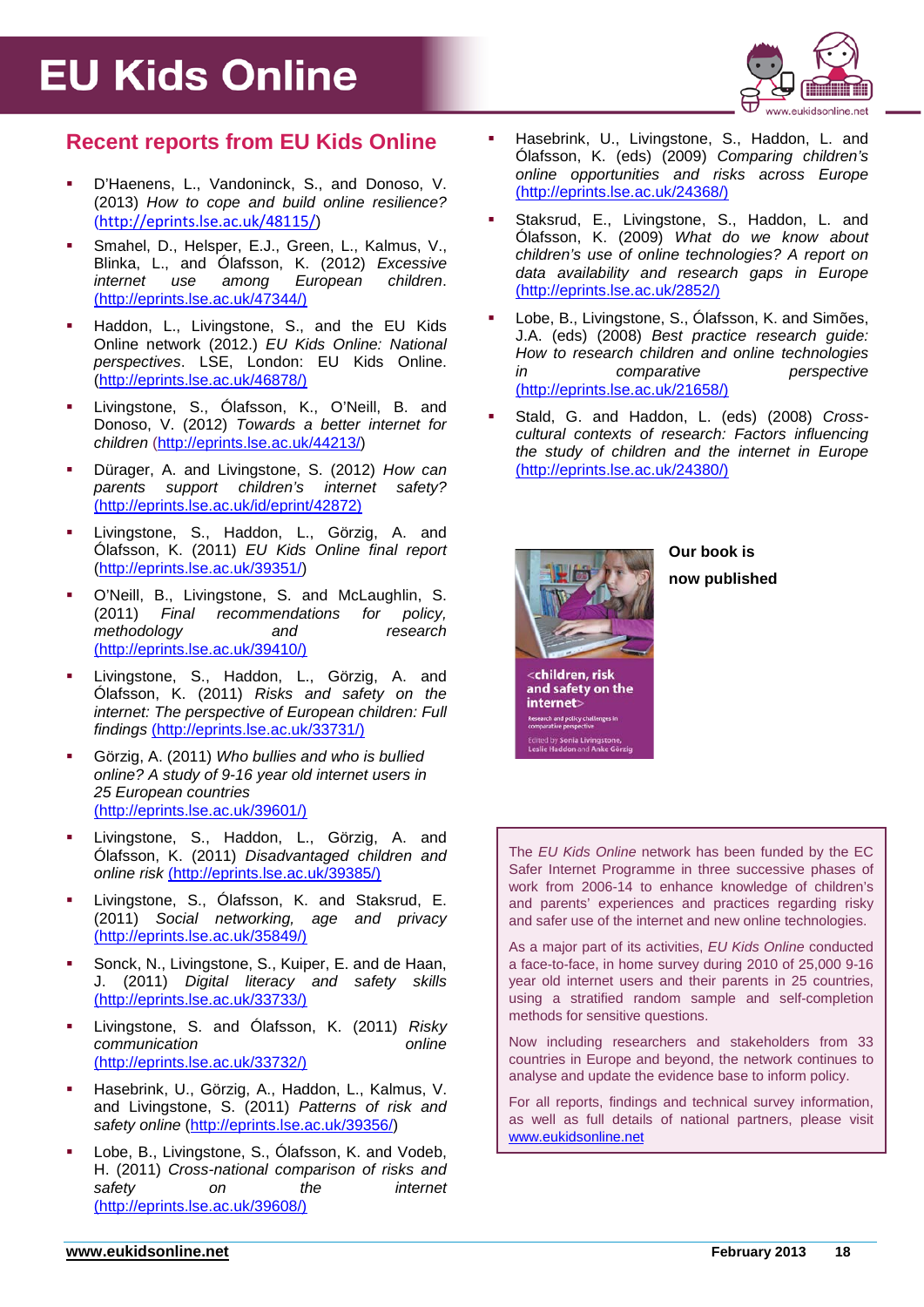

## **Endnotes**

<span id="page-18-0"></span><sup>1</sup> See Figure 30 in Livingstone, S., Haddon, L., Görzig, A., and Ólafsson, K. (2011) *Risks and safety on the internet: The perspective of European children. Full findings,* [http://eprints.lse.ac.uk/33731/.](http://eprints.lse.ac.uk/33731/)

<span id="page-18-1"></span><sup>2</sup> See Eurobarometer (2007) *Safer Internet for Children – children's perspectives, see* 

[http://ec.europa.eu/information\\_society/activities/sip/su](http://ec.europa.eu/information_society/activities/sip/surveys/qualitative/index_en.htm) [rveys/qualitative/index\\_en.htm.](http://ec.europa.eu/information_society/activities/sip/surveys/qualitative/index_en.htm) Four types of risk were drawn out from children's (9-10 and 12-14 years) discussion: (i) Risks affecting the computer (viruses, hacking), (ii) Inopportune appearance of images or the mistaken access to undesired websites (violence, pornography), (iii) Cons and fraud (illegal use of bank details, dishonest proposals, false competitions), (iv) Anything that puts the child him/herself in difficulties or in danger: physical assaults and sex attacks by malicious adults.

<span id="page-18-2"></span><sup>3</sup> Other qualitative work conducted since 2007 tends to be single-country only. Note that EU Kids Online is conducting new focus groups with children across Europe to understand their perceptions of online risk and safety. The findings will be reported in Autumn 2014.

<span id="page-18-3"></span><sup>4</sup> The survey examined risks faced by children in 25 European countries. Interviews were conducted during 2010 in children's own homes among a random stratified sample of 25,142 children aged 9-16 who use the internet, plus one of their parents. See Livingstone, S., Haddon, L., Görzig, A., and Ólafsson, K. (2011) *EU Kids Online II: Final Report,*

[http://eprints.lse.ac.uk/39351/.](http://eprints.lse.ac.uk/39351/) For detailed survey findings, see Livingstone, S., Haddon, L., Görzig, A., and Ólafsson, K. (2011) *Risks and safety on the internet: The perspective of European children. Full findings,* [http://eprints.lse.ac.uk/33731/.](http://eprints.lse.ac.uk/33731/) All our reports

<span id="page-18-4"></span>are at [www.eukidsonline.net.](http://www.eukidsonline.net/)<br><sup>5</sup> We acknowledge that children do not find it easy to talk about risks, and nor can risk be simply defined, consensually understood or easily translated. For example, it makes a difference if an online contact is described as a 'contact', 'friend', 'stranger' or 'paedophile'. Terminology serves to make significant distinctions, and it can signal values, attitudes and likely behaviours. The salience or evaluation of particular risks or safety practices may vary among children, see Ponte, Simões and Jorge (in press) Do questions matter on children's answers about internet risk and safety? *[Cyberpsychology: Journal of](http://www.cyberpsychology.eu/)  [Psychosocial Research on Cyberspace.](http://www.cyberpsychology.eu/)*

<span id="page-18-5"></span> $6$  Note that in the EU Kids Online survey, we separated questions about risk (such as exposure to pornography or sexting) from questions about harm (i.e. whether such exposure bothers or upsets children). But in the open-ended question, children were asked about what

bothers children their age - consequently, the findings in this report should be read as revealing those risks which children associate with harm, rather than about risks that they can brush aside. However, for ethical reasons, we did not ask the child what bothers them personally, for there was no way to promise the child confidentiality in their reply (by putting their answer paper in a sealed envelope) and yet be in a position to address a present threat to the child's safety should they report such a thing. Hence, we asked children a deliberately indirect question, making the assumption that, in telling us what they think bothers their peers, they were likely to reveal their own concerns (although we should note that the third person effect means that people often consider others more vulnerable to media harm than they consider themselves to be). Interestingly, some children decided to present *their own* experience, using the first person (*I, us*) as it is visible in several answers in this report. Additionally, parents were asked, "*Can you tell us about an event that was particularly bothering to your child?"* Possibly because the survey was time-consuming, only 6.6% of parents answered this question; thus these findings are not analysed here.

 $<sup>7</sup>$  The risks asked about in the survey were</sup> pornography, cyberbullying, sexting (sending and receiving sexual messages or images) and meeting people offline who the child had first met on the internet. The interviews included questions about how offline experiences compare with online ones (e.g., bullying versus cyberbullying), whether the child experienced these as negative (or not) and, if negative, how children tried to cope with the experience. Additionally, demographic and contextual data were collected to help understand responses to risk including socio-demographic variables, psychological profiles of the children, the range of technologies they access and how they use them, and parental strategies to mediate their child's online experiences.

 $8$  This decision makes little difference to the results. In all, 15,444 risks were mentioned by children: 55% were related to content, 21% related to conduct, 13% related to contact and 11 % were other risks.

See Livingstone, S., Haddon, L., Görzig, A., and Ólafsson, K. (2011) *Risks and safety on the internet: The perspective of European children. Full findings,*  [http://eprints.lse.ac.uk/33731/.](http://eprints.lse.ac.uk/33731/)

<sup>10</sup> Note that the EU Kids Online survey found that the youngest group was least likely to encounter risk but more likely to be upset by what they did encounter. It is, thus, possible, that part of the low percentage of risk mentioned here by the younger groups is due to a response bias (their reluctance to write down their answer – though in some cases, the interviewer wrote it for them).

<sup>11</sup> The four categories of country are explained in Livingstone, S., et al. (2011) *EU Kids Online II: Final Report*, see [http://eprints.lse.ac.uk/39351/.](http://eprints.lse.ac.uk/39351/) See also